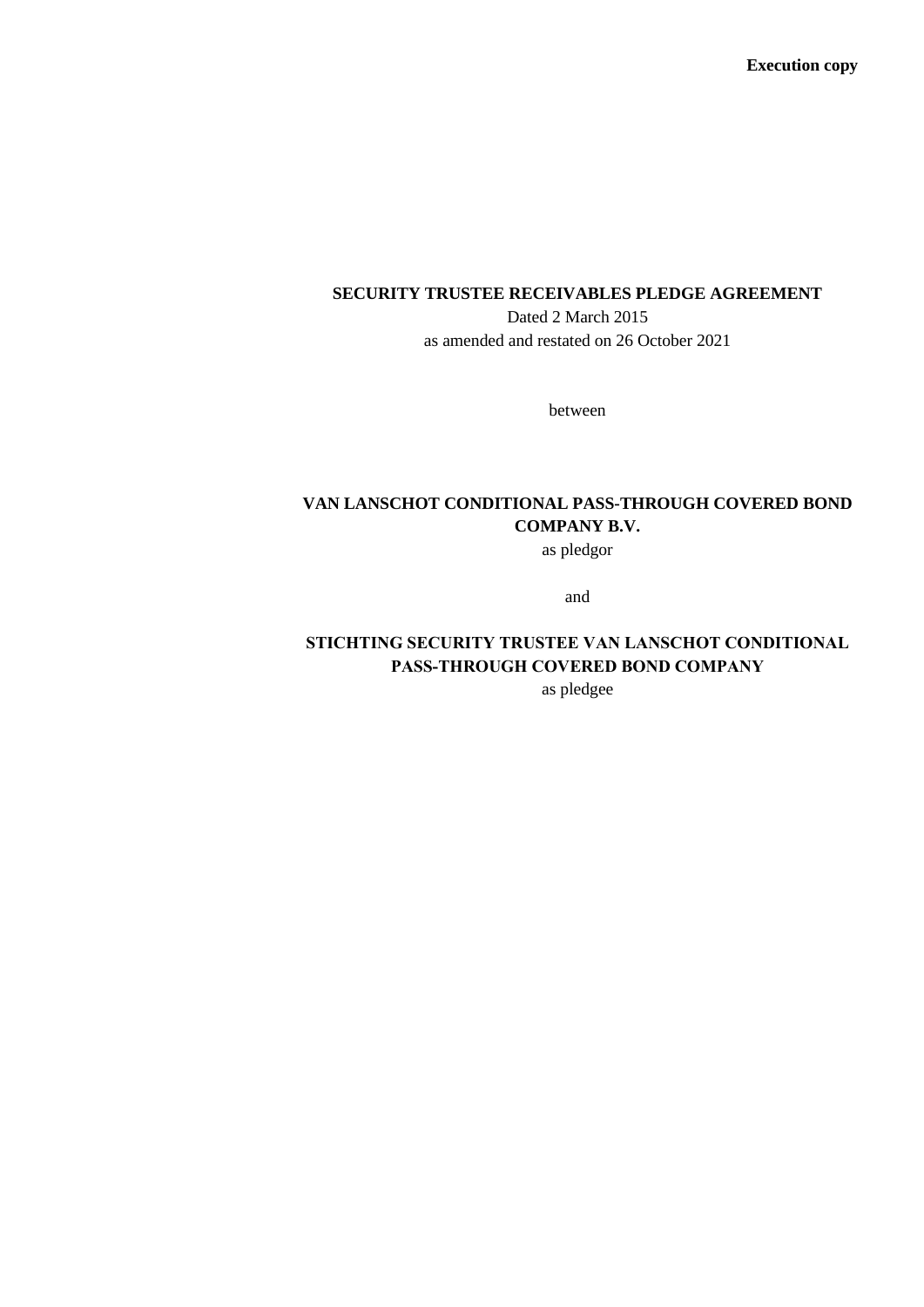## **TABLE OF CONTENTS**

#### **Clause Page**

| 1.  |                                                                        |  |
|-----|------------------------------------------------------------------------|--|
| 2.  |                                                                        |  |
| 3.  |                                                                        |  |
| 4.  | Representations and warranties relating to the Mortgage Receivables  6 |  |
| 5.  | Representations and warranties and undertakings relating to the CBC6   |  |
| 6.  |                                                                        |  |
| 7.  |                                                                        |  |
| 8.  |                                                                        |  |
| 9.  |                                                                        |  |
| 10. |                                                                        |  |
| 11. |                                                                        |  |
| 12. |                                                                        |  |
| 13. |                                                                        |  |
| 14. |                                                                        |  |
| 15. |                                                                        |  |
| 16. |                                                                        |  |
|     |                                                                        |  |

## **Schedule 1 : Letter to Insurance Company Schedule 2 : Form of Borrower Notification Letter**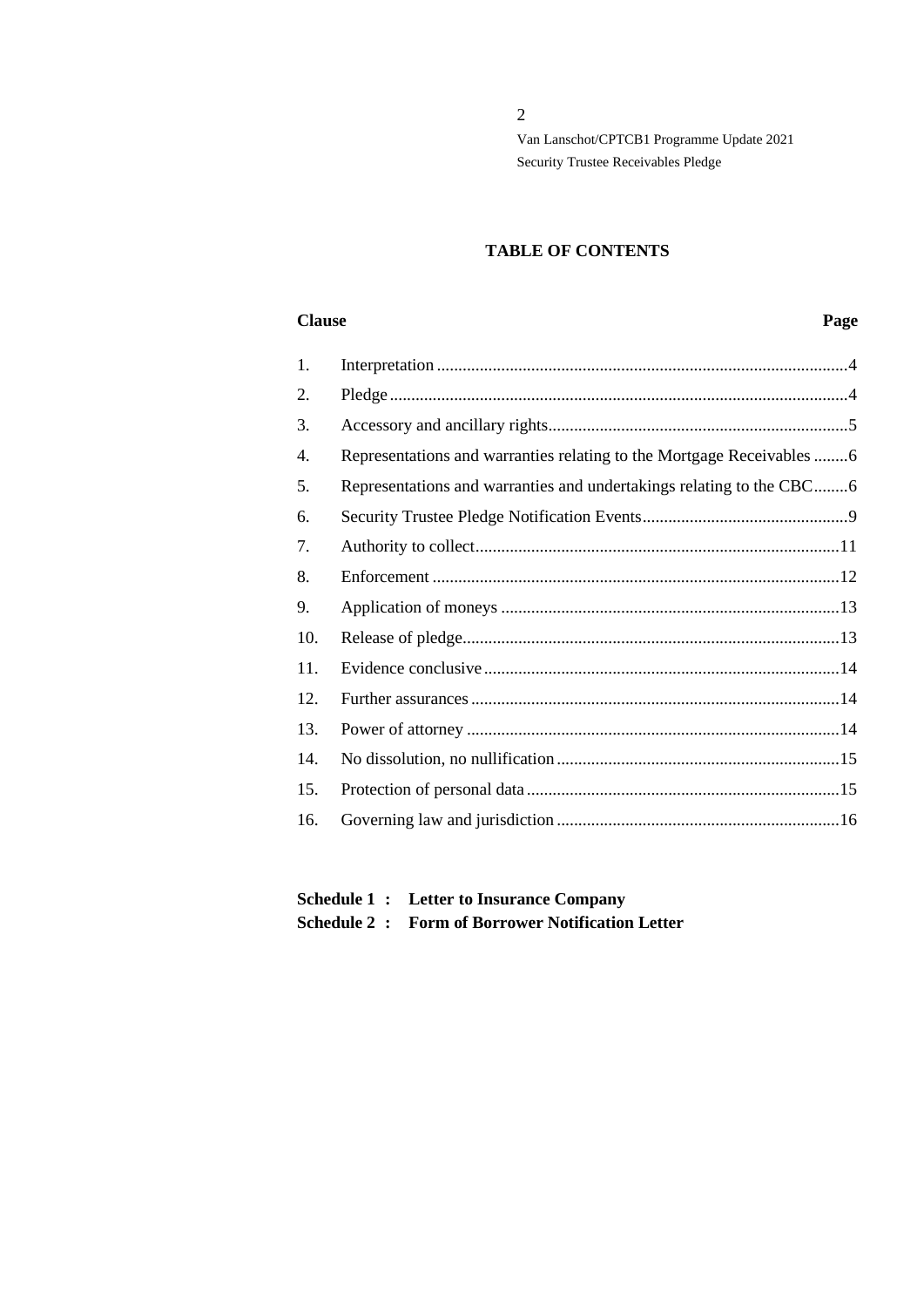**THIS SECURITY TRUSTEE RECEIVABLES PLEDGE AGREEMENT** is dated 2 March 2015 as lastly amended and restated on 26 October 2021 and made between:

- 1. **VAN LANSCHOT CONDITIONAL PASS-THROUGH COVERED BOND COMPANY B.V.**, a private company with limited liability (*besloten vennootschap met beperkte aansprakelijkheid*) organised under the laws of the Netherlands, and established in Amsterdam, the Netherlands; and
- 2. **STICHTING SECURITY TRUSTEE VAN LANSCHOT CONDITIONAL PASS-THROUGH COVERED BOND COMPANY**, a foundation (*stichting*) organised under the laws of the Netherlands, and established in Amsterdam, the Netherlands.

#### **WHEREAS:**

- A. Pursuant to the Guarantee Support Agreement, the Transferor will sell and assign to the CBC the Relevant Mortgage Receivables and the Beneficiary Rights relating thereto.
- B. Pursuant to the Trust Deed, the CBC has issued the Guarantee and entered into agreements with the Secured Parties, other than the Covered Bondholders.
- C. Pursuant to the Parallel Debt Agreement, the CBC has irrevocably and unconditionally undertaken to pay to the Security Trustee the Parallel Debt.
- D. It is a condition precedent to the closing of the Programme envisaged in the Transaction Documents that the Pledge Agreements will be entered into in substantially the Agreed Form, which includes a right of pledge on the Mortgage Receivables and the Beneficiary Rights relating thereto granted by the CBC to the Security Trustee as security for the Security Trustee Secured Liabilities.
- E. The CBC has agreed to grant such security to the Security Trustee as set forth herein and the Security Trustee has agreed to accept such security.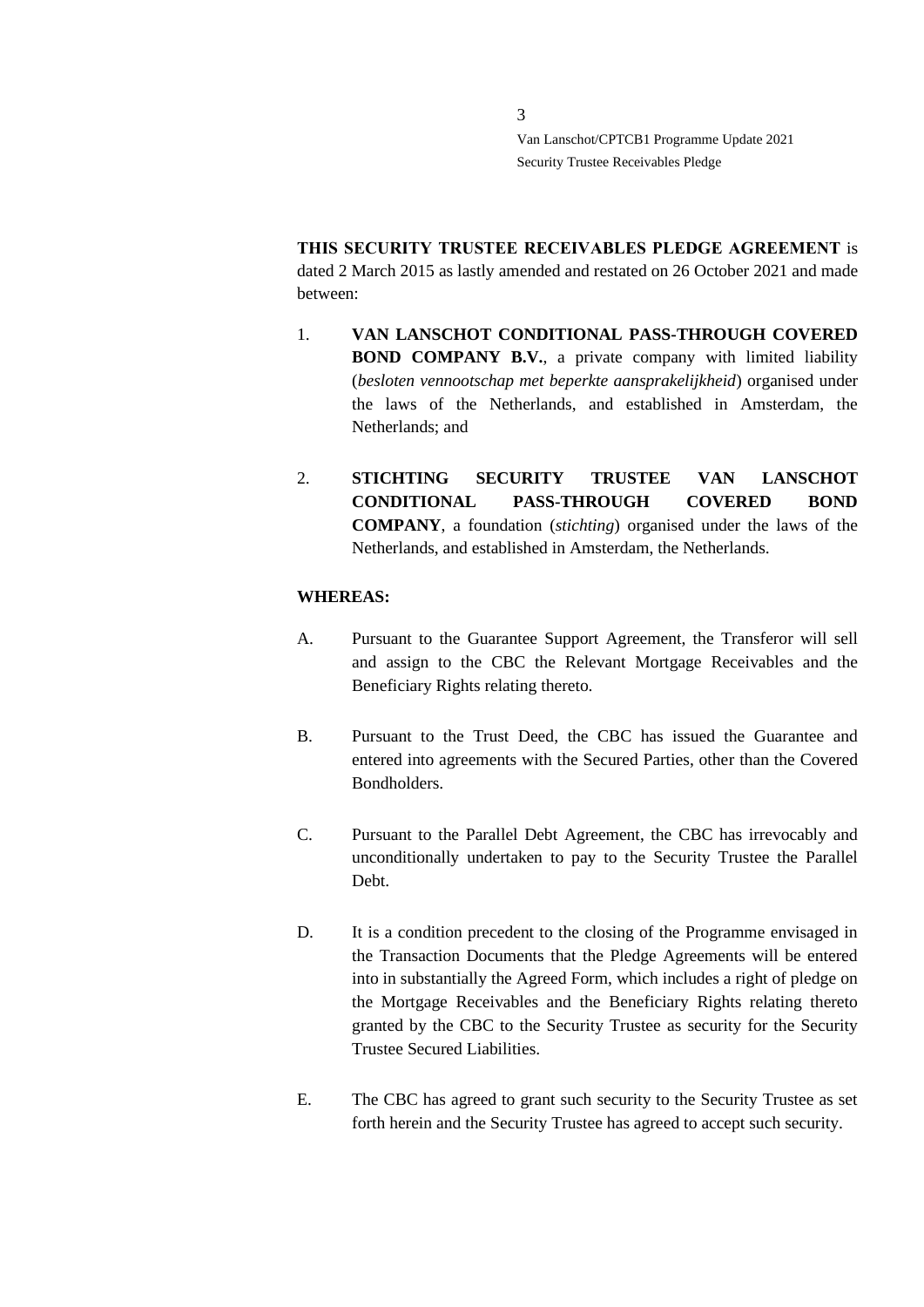#### **IT IS AGREED** as follows:

#### <span id="page-3-0"></span>**1. INTERPRETATION**

- 1.1 In this Agreement (including its recitals), except so far as the context otherwise requires, words, expressions and capitalised terms used herein and not otherwise defined or construed herein shall have the same meanings defined or construed in the master definitions agreement dated 2 March 2015 and signed by, amongst others, the parties to this Agreement, as the same may be amended, restated, supplemented or otherwise modified from time to time (the "**Master Definitions Agreement**"). The rules of usage and of interpretation as set forth in the Master Definitions Agreement and all other agreements and understandings between the parties hereto contained therein shall apply to this Agreement, unless otherwise provided herein.
- 1.2 The expression "**Agreement**" shall herein mean this Security Trustee Receivables Pledge Agreement including its schedules.
- 1.3 This Agreement expresses and describes Dutch legal concepts in English and not in their original Dutch terms. Consequently, this Agreement is concluded on the express condition that all words, terms and expressions used herein shall be construed and interpreted in accordance with the laws of the Netherlands.

## <span id="page-3-1"></span>**2. PLEDGE**

- 2.1 As security for the due and punctual payment of all Security Trustee Secured Liabilities, the CBC hereby undertakes to pledge or, as the case may be, to pledge in advance (*bij voorbaat*) on each Transfer Date the relevant Mortgage Receivables and the Beneficiary Rights relating thereto to the Security Trustee, by signing a Deed of Sale, Assignment and Pledge. The Security Trustee hereby undertakes to accept each such pledge.
- 2.2 The creation of the right of pledge of the Mortgage Receivables and the Beneficiary Rights relating thereto, if any, shall be perfected by the CBC as soon as possible after execution of each Deed of Sale, Assignment and Pledge, as follows: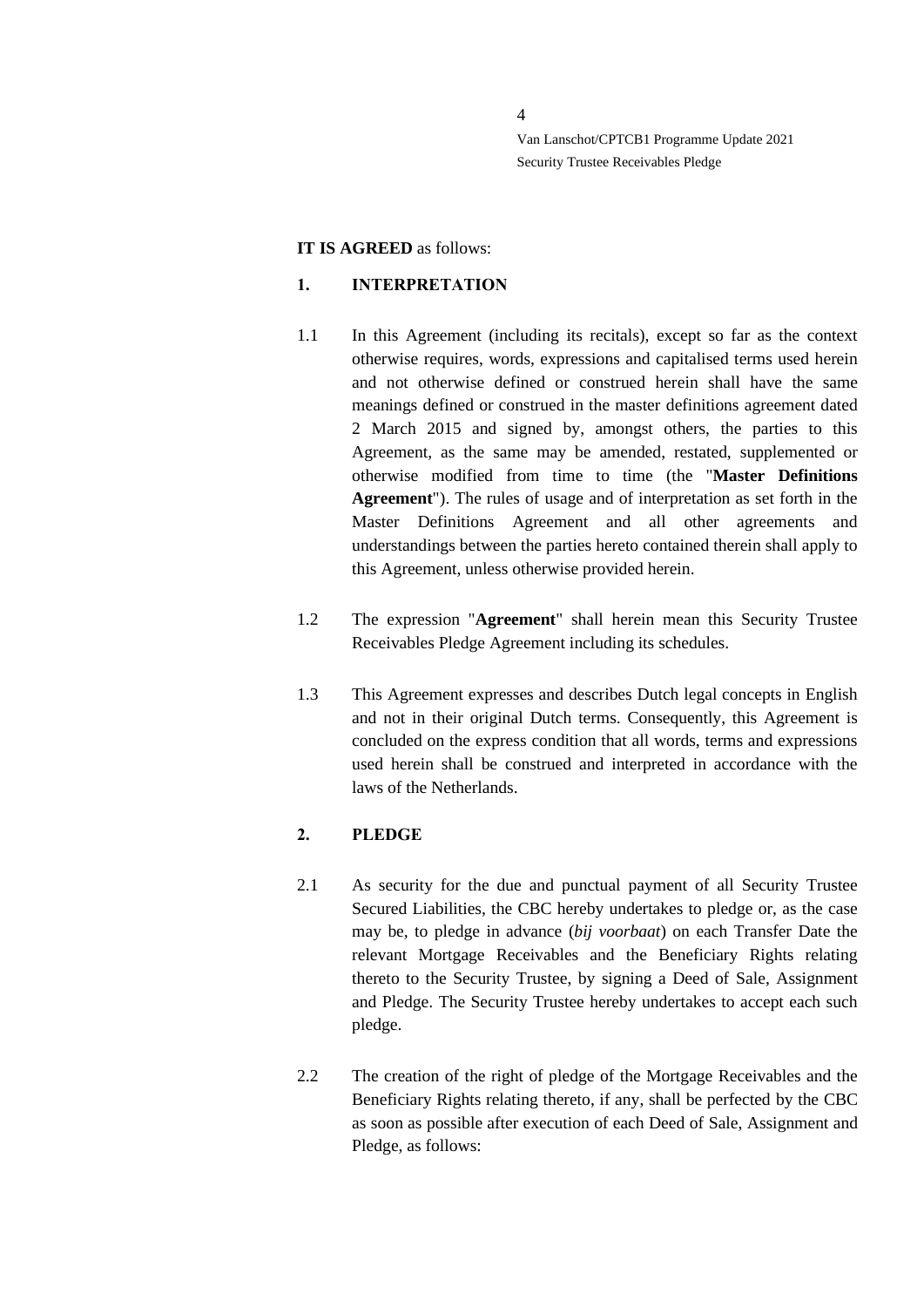- (a) by way of registration within three (3) Business Days of each Deed of Sale, Assignment and Pledge and, as the case may be, any documents supplemental or incidental thereto with the relevant division of the Dutch tax authorities; or
- (b) by way of a notarial deed incorporating such Deed of Sale, Assignment and Pledge and, as the case may be, any documents supplemental or incidental thereto,

and the CBC hereby also irrevocably authorises the Security Trustee to register each Deed of Sale, Assignment and Pledge and any other documents referred to above or to have the same recorded in a notarial deed and to act on behalf of the CBC on the occasion of the execution of such notarial deed.

2.3 If and to the extent (i) no valid right of pledge will be created under any Deed of Sale, Assignment and Pledge in respect of (any of) the Mortgage Receivables and the Beneficiary Rights relating thereto and/or (ii) the CBC has been appointed as beneficiary under the Life Insurance Policies, the CBC hereby unconditionally undertakes to pledge the Mortgage Receivables and the Beneficiary Rights relating thereto and/or any rights resulting from its appointment as beneficiary under the Life Insurance Policies as soon as they become available for pledging, by way of supplemental deeds or other instruments in writing on the same or similar terms to this Agreement, which undertaking the Security Trustee hereby accepts.

### <span id="page-4-0"></span>**3. ACCESSORY AND ANCILLARY RIGHTS**

To the extent possible under applicable law, the Mortgage Receivables and the Beneficiary Rights relating thereto pledged under any Deed of Sale, Assignment and Pledge are and/or shall be pledged to the Security Trustee together with all rights relating thereto, including without limitation, all accessory rights (*afhankelijke rechten*) and all ancillary rights (*nevenrechten*), such as mortgage rights (*hypotheekrechten*), rights of pledge (*pandrechten*) and the interest rate reset rights (*renteherzieningsrechten*) provided in the Mortgage Conditions. To the extent necessary, the Security Trustee is hereby irrevocably authorised by the CBC to exercise any such rights on behalf of the CBC.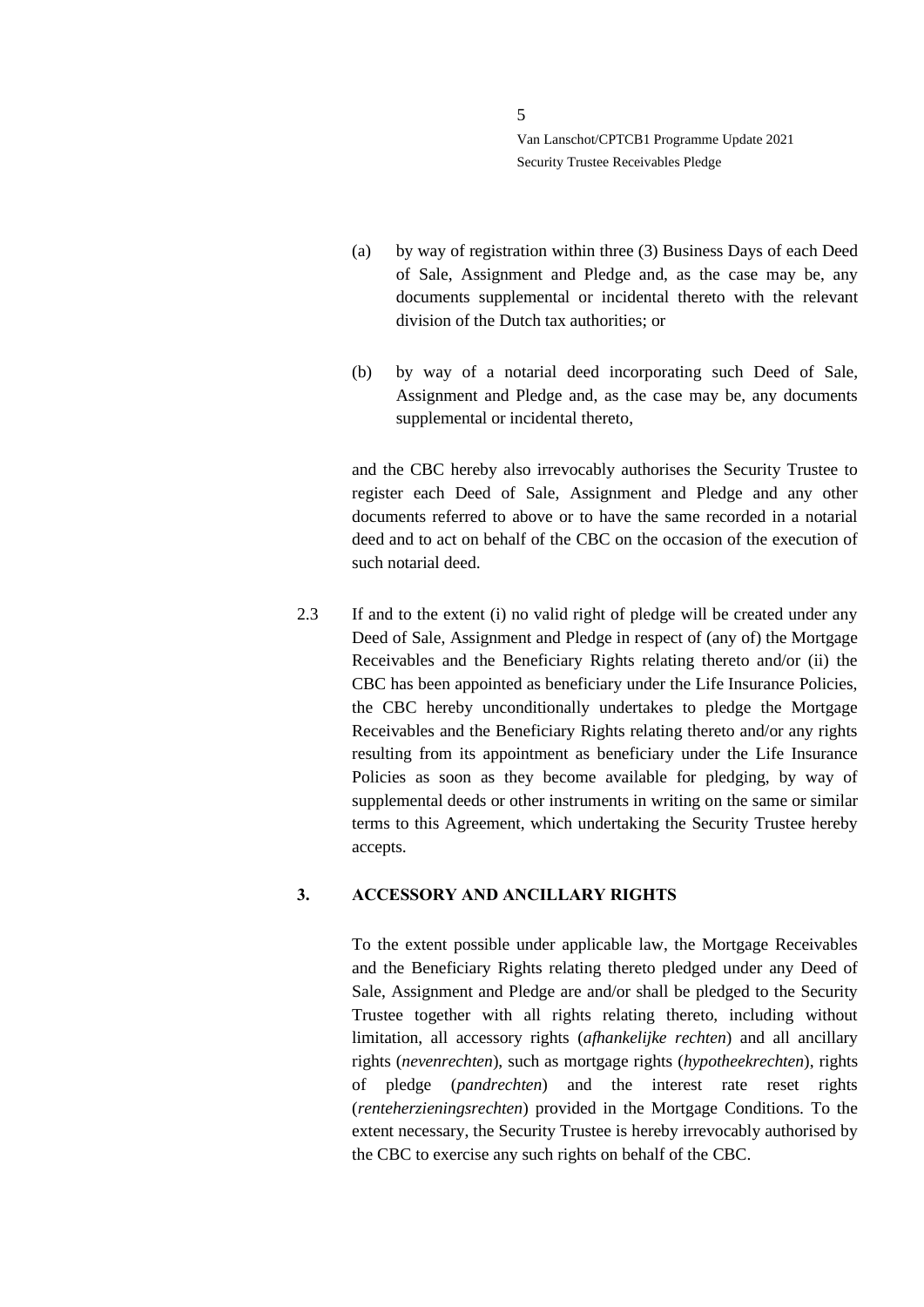#### <span id="page-5-0"></span>**4. REPRESENTATIONS AND WARRANTIES RELATING TO THE MORTGAGE RECEIVABLES**

The CBC shall represent and warrant to the Security Trustee in each Deed of Sale, Assignment and Pledge with respect to the Mortgage Receivables and Beneficiary Rights assigned thereby, that:

- (a) it has not taken nor omitted to take any action which would make the Mortgage Receivables Warranties untrue, and it is not aware that such representations and warranties have become untrue;
- (b) it has the power (*beschikkingsbevoegdheid*) to pledge the Mortgage Receivables and the Beneficiary Rights relating thereto;
- (c) there are no attachments (*beslagen*) or limited property rights (*beperkte rechten*) in favour of any third parties on or against the Mortgage Receivables and the Beneficiary Rights relating thereto;
- (d) save as provided in any of the Transaction Documents, no restrictions on the pledge of the Mortgage Receivables and the Beneficiary Rights relating thereto are in effect, and they are capable of being pledged in the manner set out herein; and
- (e) it has not previously and/or in advance transferred or promised to transfer any of the Mortgage Receivables and the Beneficiary Rights relating thereto or created, or promised to create limited property rights on or against any of the Mortgage Receivables and the Beneficiary Rights relating thereto, or any part thereof, to or in favour of third parties, except as provided in any of the Transaction Documents.

#### <span id="page-5-1"></span>**5. REPRESENTATIONS AND WARRANTIES AND UNDERTAKINGS RELATING TO THE CBC**

- 5.1 The CBC acknowledges that the Security Trustee enters into this Agreement in full reliance on the following statements and represents and warrants to the Security Trustee that at the date of this Agreement:
	- (a) it is a private company with limited liability (*besloten vennootschap met beperkte aansprakelijkheid*) duly incorporated and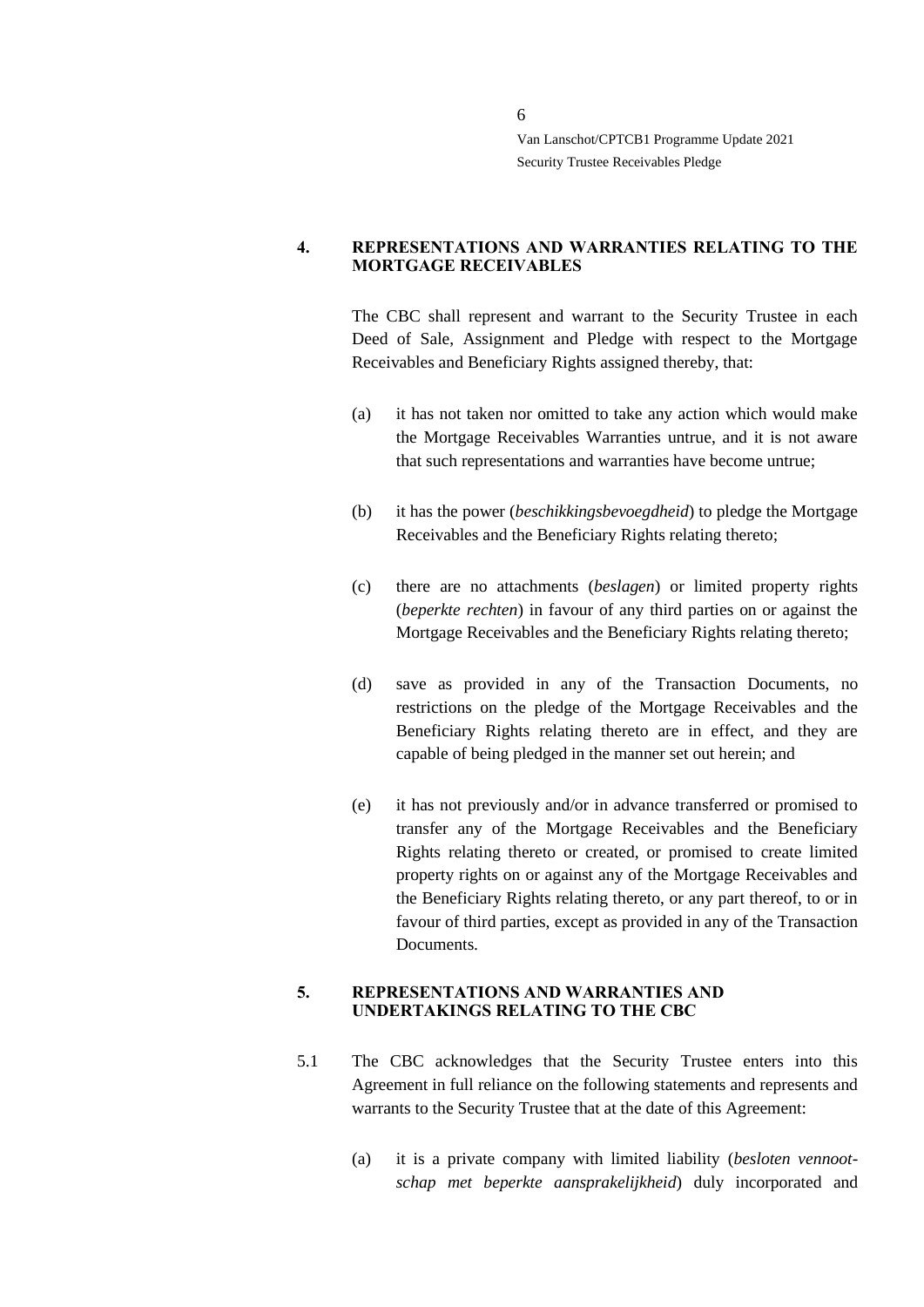validly existing under the laws of the Netherlands and has the corporate power to enter into this Agreement;

- (b) all corporate or other action required to be taken in order (i) to enable it lawfully to enter into, exercise its rights and perform and comply with its obligations under this Agreement and the other Transaction Documents to which it is a party, (ii) to ensure that those obligations and the security created hereby are valid, legally binding and enforceable, and (iii) to make this Agreement and the other Transaction Documents to which it is a party admissible in evidence in the courts of the Netherlands, has been taken;
- (c) the obligations expressed to be assumed by the CBC in this Agreement and under any of the other Transaction Documents to which it is a party constitute legal and valid obligations, binding on it and enforceable in accordance with the terms thereof;
- (d) the execution of this Agreement, the other Transaction Documents to which it is a party and any other document executed or to be executed hereunder by the CBC and the performance of any obligations hereunder and thereunder and the compliance with the provisions hereof and thereof and of the Guarantee do not and will not (i) contravene any applicable law or other regulation or any judgment or authorisations, approvals, licences or consents to which the CBC is subject or the CBC's constitutive documents, or (ii) conflict with, or result in any breach of any of the terms of, or constitute a default under, any agreement or other instrument to which the CBC is a party or is subject or by which it or any of its assets is bound;
- (e) it is not in breach of or in default under any agreement, including the Transaction Documents, to an extent or in a manner which has or which could have a Material Adverse Effect (i) on it, (ii) on its ability to perform its obligations under this Agreement or any of the other Transaction Documents to which it is a party, or (iii) on the security created hereby;
- (f) no Security Trustee Pledge Notification Event has occurred or will occur as a result of the signing of this Agreement and any of the other Transaction Documents to which it is a party;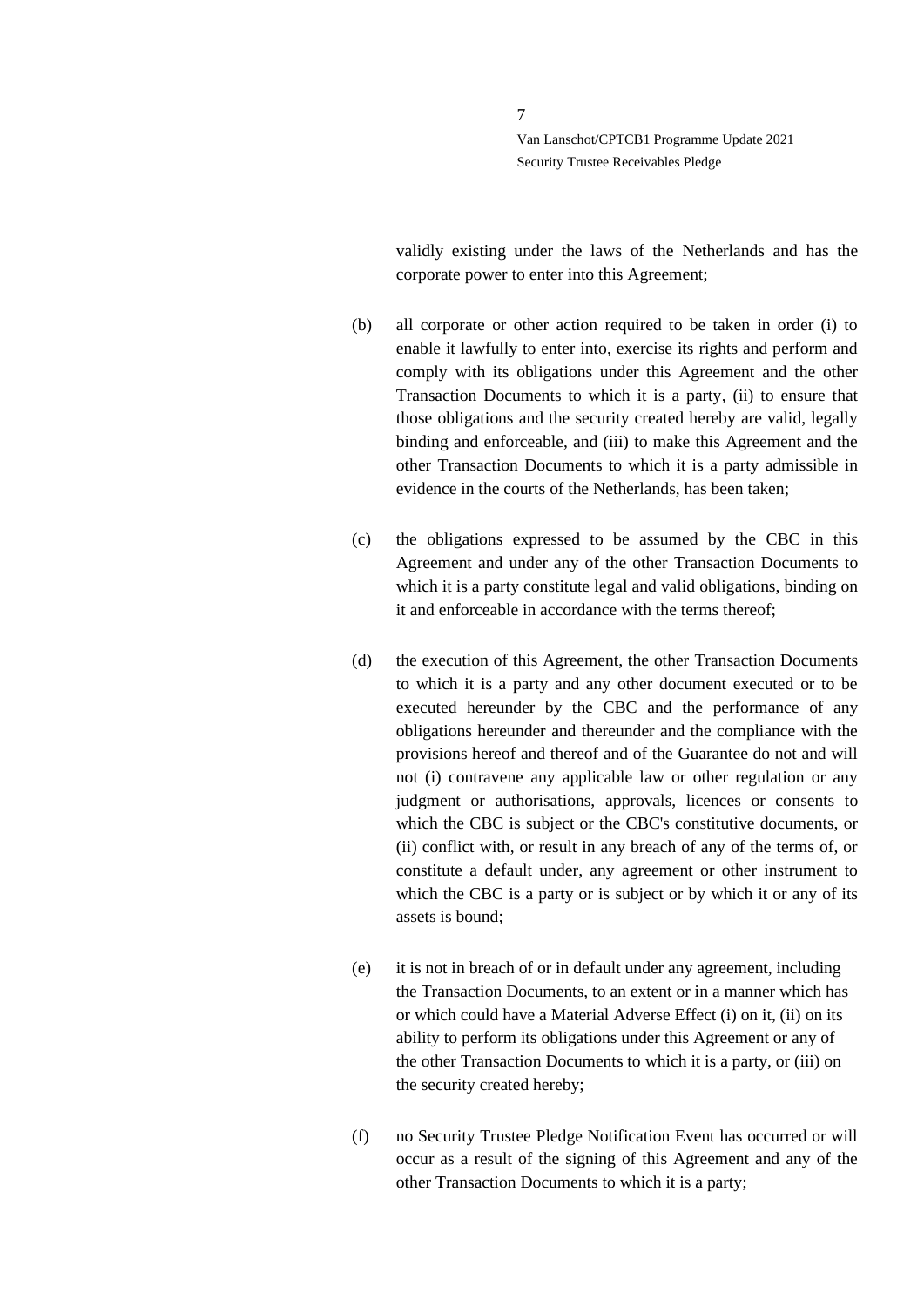- (g) since its incorporation there has been no Material Adverse Effect in respect of the business or financial condition of the CBC;
- (h) all the information supplied by the CBC to the Security Trustee in connection herewith is true, complete and accurate in all material respects and the CBC is not aware of any material facts or circumstances that have not been disclosed to the Security Trustee which might if disclosed adversely affect the decision of the Security Trustee to enter into this Agreement or any of the other Transaction Documents on the terms as set forth herein or therein;
- (i) no litigation, arbitration or administrative proceeding has been instituted or is pending, or, to the best of the CBC's belief, threatened which might have a Material Adverse Effect (i) on it, (ii) on its ability to perform its obligations under this Agreement or any of the other Transaction Documents to which it is a party, or (iii) on the security created hereby;
- (j) it has not taken any corporate action nor have any steps been taken or legal proceedings been instituted or threatened against it for its dissolution (*ontbinding*) and liquidation (*vereffening*) or legal merger (*juridische fusie*) or legal demerger (*juridische splitsing*) involving the CBC or for the conversion (*conversie*) of the CBC into a foreign entity;
- (k) it is not involved in negotiations with any one or more of its creditors with a view to the general readjustment or rescheduling of its indebtedness or a general composition for the benefit of its creditors (*buitengerechtelijk akkoord*);
- (l) it has not taken any corporate action nor have any steps been taken or legal proceedings been instituted or threatened against it for its entering into a suspension of payments (*surseance van betaling*), a bankruptcy (*faillissement*), a scheme of arrangements (*gehomologeerd onderhands akkoord*) or for becoming subject to any analogous insolvency proceedings under any applicable law or for the appointment of a receiver or similar officer of it or of any or all of its assets (*bewindvoerder aangesteld*); and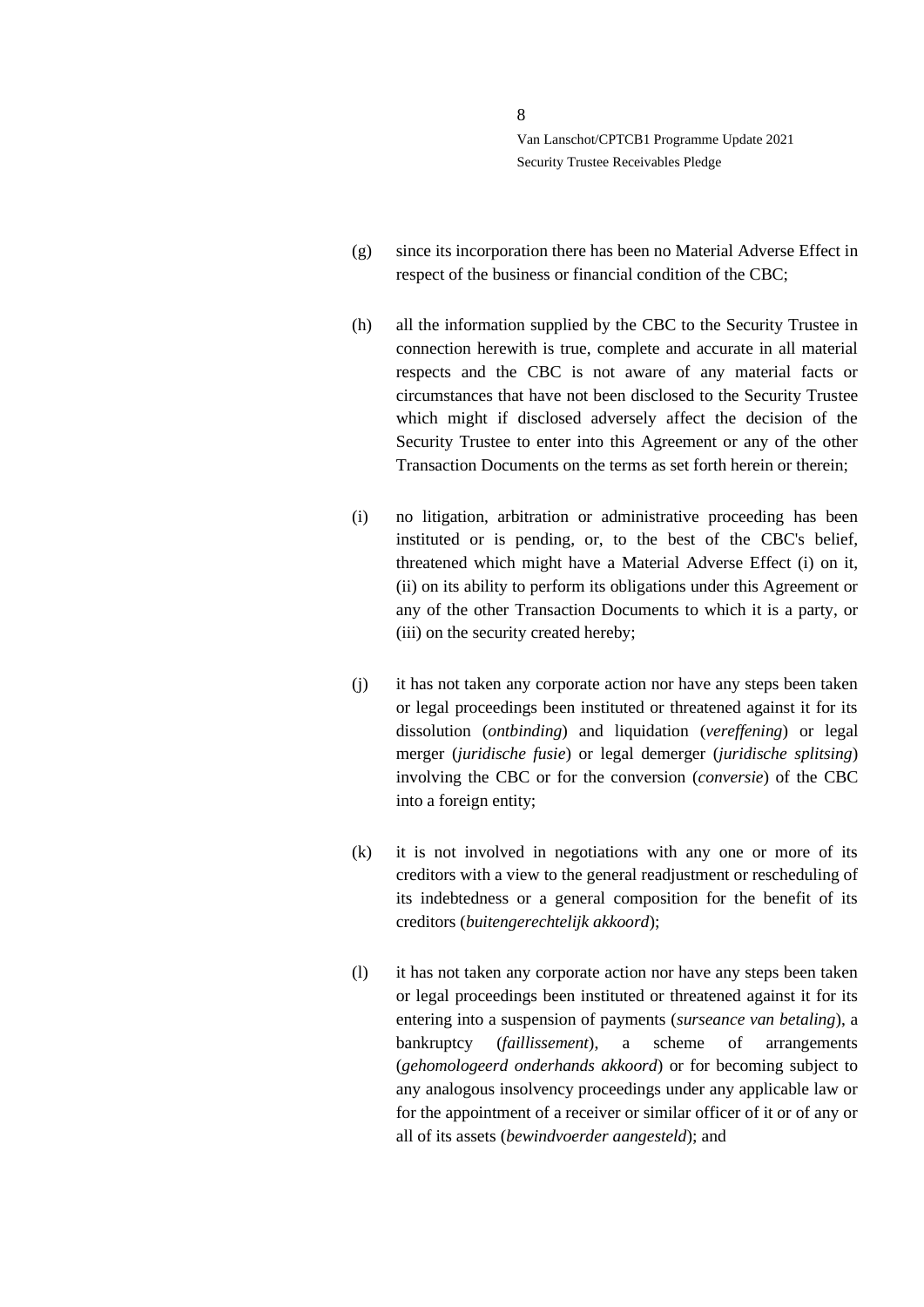- (m) it has, to the extent applicable, complied with the provisions of the Wft and with the provisions of all applicable decrees, rules, regulations and statements of policy of the relevant authority or authorities in the Netherlands, issued pursuant or in connection with the Wft.
- 5.2 The CBC shall not waive any accessory rights or ancillary rights attached to the Mortgage Receivables and the Beneficiary Rights without the consent of the Security Trustee.

#### <span id="page-8-0"></span>**6. SECURITY TRUSTEE PLEDGE NOTIFICATION EVENTS**

- 6.1 A Security Trustee Pledge Notification Event shall mean any event which is or may become (with the lapse of time and/or the giving of notice and/or the making of any determination) any of the following events:
	- (a) a CBC Event of Default; or
	- (b) any amount due to the Security Trustee under or in connection with any of the Security Trustee Secured Liabilities is not paid when due; or
	- (c) the CBC fails to duly perform or comply with any of its obligations under this Agreement or under any other Transaction Document to which it is a party and, if such failure is capable of being remedied, such failure is not remedied within 10 (ten) Business Days after notice thereof has been given by the Security Trustee to the CBC; or
	- (d) any representation, warranty or statement made by the CBC in this Agreement or in any of the other Transaction Documents to which it is a party or in any notice or other document, certificate or statement delivered by it pursuant hereto or thereto proves to have been, and continues to be after the expiration of any applicable grace period provided for in any Transaction Document, untrue or incorrect in any material respect; or
	- (e) the CBC takes any corporate action or other steps are taken or legal proceedings are started or threatened against it for its dissolution (*ontbinding*), liquidation (*vereffening*), legal merger (*fusie*) or legal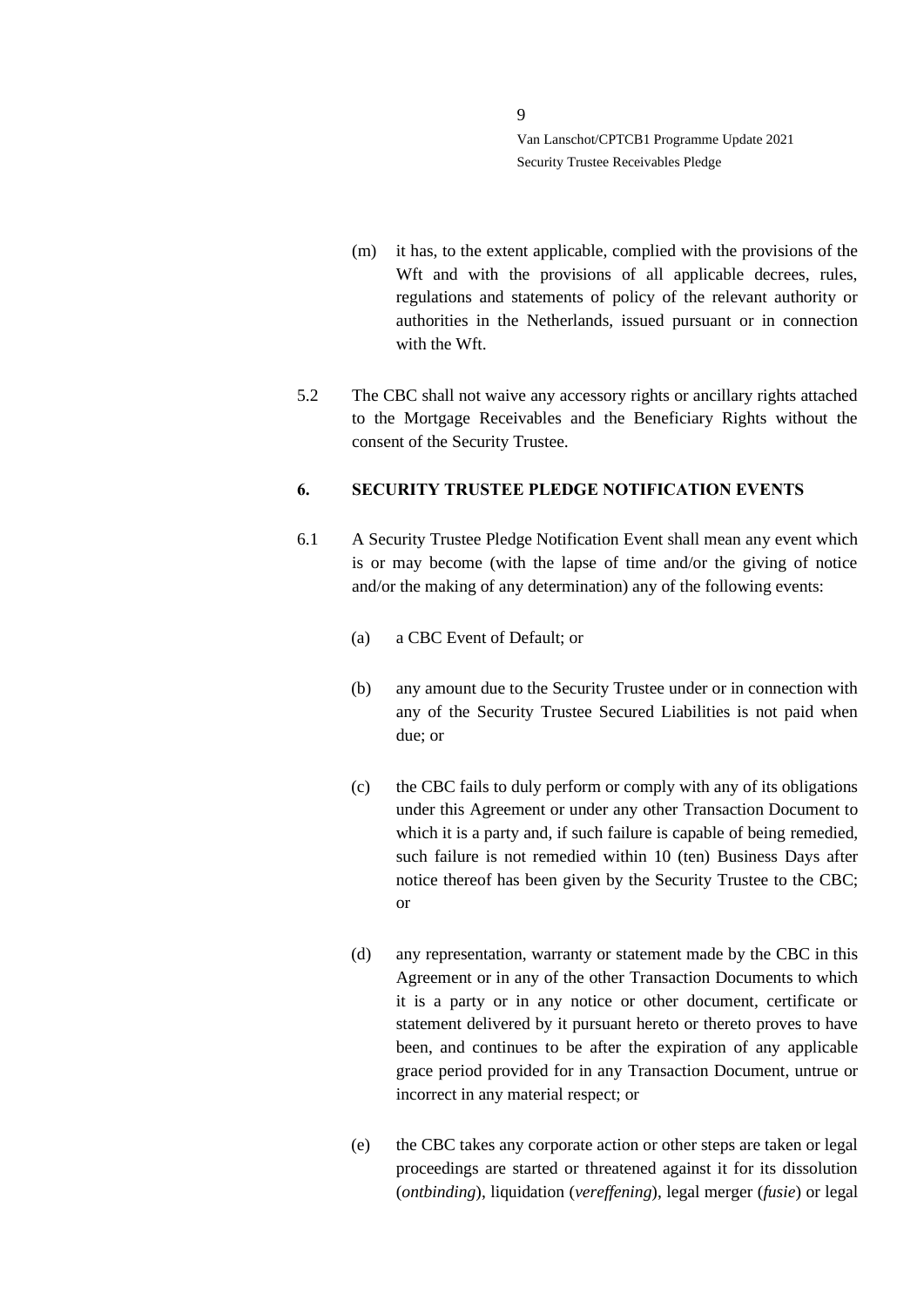demerger (*juridische splitsing*) or for its conversion (*conversie*) into a foreign legal entity; or

- (f) the CBC has taken any corporate action or any steps have been taken or legal proceedings have been instituted or threatened against it for its bankruptcy or for being granted a suspension of payments, or for becoming subject to a scheme of arrangements or any analogous insolvency proceedings under any applicable law or its assets are placed under administration (*onder bewind gesteld*) pursuant to such procedures; or
- (g) the CBC becomes involved in negotiations with any one or more of its creditors with a view to the general readjustment or rescheduling of its indebtedness or makes a general composition (*buitengerechtelijk akkoord*) for the benefit of its creditors; or
- (h) at any time it becomes unlawful for the CBC to perform any or all of its obligations hereunder or under any other Transaction Document to which it is a party in any material respect; or
- (i) a creditor of the CBC attaches, or takes possession of, all or any parts of the undertakings, assets, rights or revenues of the CBC and the same is not released or discharged within thirty (30) calendar days.
- 6.2 The CBC shall immediately notify the Security Trustee of the occurrence of a Security Trustee Pledge Notification Event.
- 6.3 Upon the occurrence of a Security Trustee Pledge Notification Event, unless the Security Trustee after having received Rating Agency Confirmation, instructs the CBC otherwise:
	- (i) the CBC or, at the Security Trustee's option, the Security Trustee shall notify or ensure that the relevant Borrowers and any other relevant parties indicated by the CBC and/or the Security Trustee are forthwith notified of (a) the assignment of the Mortgage Receivables and the Beneficiary Rights relating thereto to the extent that such assignment has not already been notified pursuant to Clause 3 of the Guarantee Support Agreement and (b) the right of pledge of the Mortgage Receivables and the Beneficiary Rights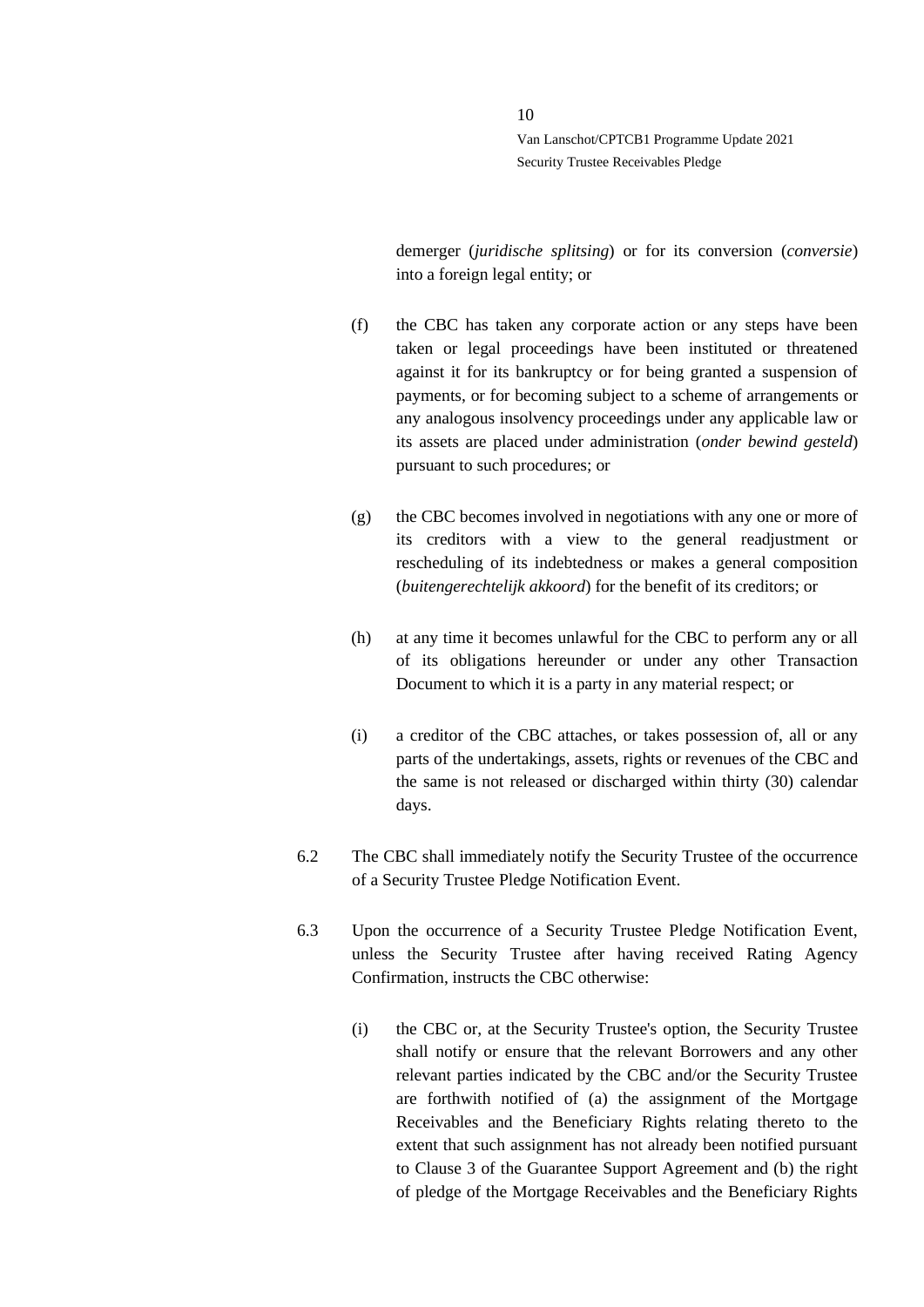relating thereto, in accordance with the form of the notification letter attached hereto as **Schedule 2**;

- (ii) the CBC, or at the Security Trustee's option, the Security Trustee shall forthwith notify the relevant Insurance Companies and any other relevant party indicated by the Security Trustee of (i) the assignment of the Beneficiary Rights to the extent that such assignment has not already been notified pursuant to Clause 3 of the Guarantee Support Agreement and (ii) the right of pledge on the Beneficiary Rights, in accordance with the form of letter to the Insurance Companies attached hereto as **Schedule 1**; and
- (iii) the CBC shall, if so requested by the Security Trustee, forthwith make the appropriate entries in the relevant mortgage registers with regard to the right of pledge on the Mortgage Receivables or, at its option, the Security Trustee shall be entitled to make such entries itself, for which entries the CBC herewith grants an irrevocable power of attorney to the Security Trustee.
- 6.4 All costs relating to the notifications and entries referred to in Clause 6.3 (i) and (ii) will be for the account of the CBC and all costs relating to the entries referred to in Clause 6.3 (iii) will be for the account of the Security Trustee.

#### <span id="page-10-0"></span>**7. AUTHORITY TO COLLECT**

- 7.1 The Security Trustee is authorised to collect the Mortgage Receivables and the Beneficiary Rights relating thereto and to exercise fully all rights which the CBC has thereunder vis-à-vis the relevant Borrowers, the Insurance Companies and any third parties, provided, however, that no such right to collect a Mortgage Receivable and the Beneficiary Right relating thereto, may be exercised by the Security Trustee until notification of the right of pledge on such Mortgage Receivables and the Beneficiary Rights relating thereto to the relevant Borrowers and Insurance Companies has taken place.
- 7.2 If, after notification of the right of pledge on (a) a Mortgage Receivable to the relevant Borrower or (b) a Beneficiary Right to the relevant Insurance Company, the payment of any amount under such Mortgage Receivable or, as the case may be, such Beneficiary Right is made to the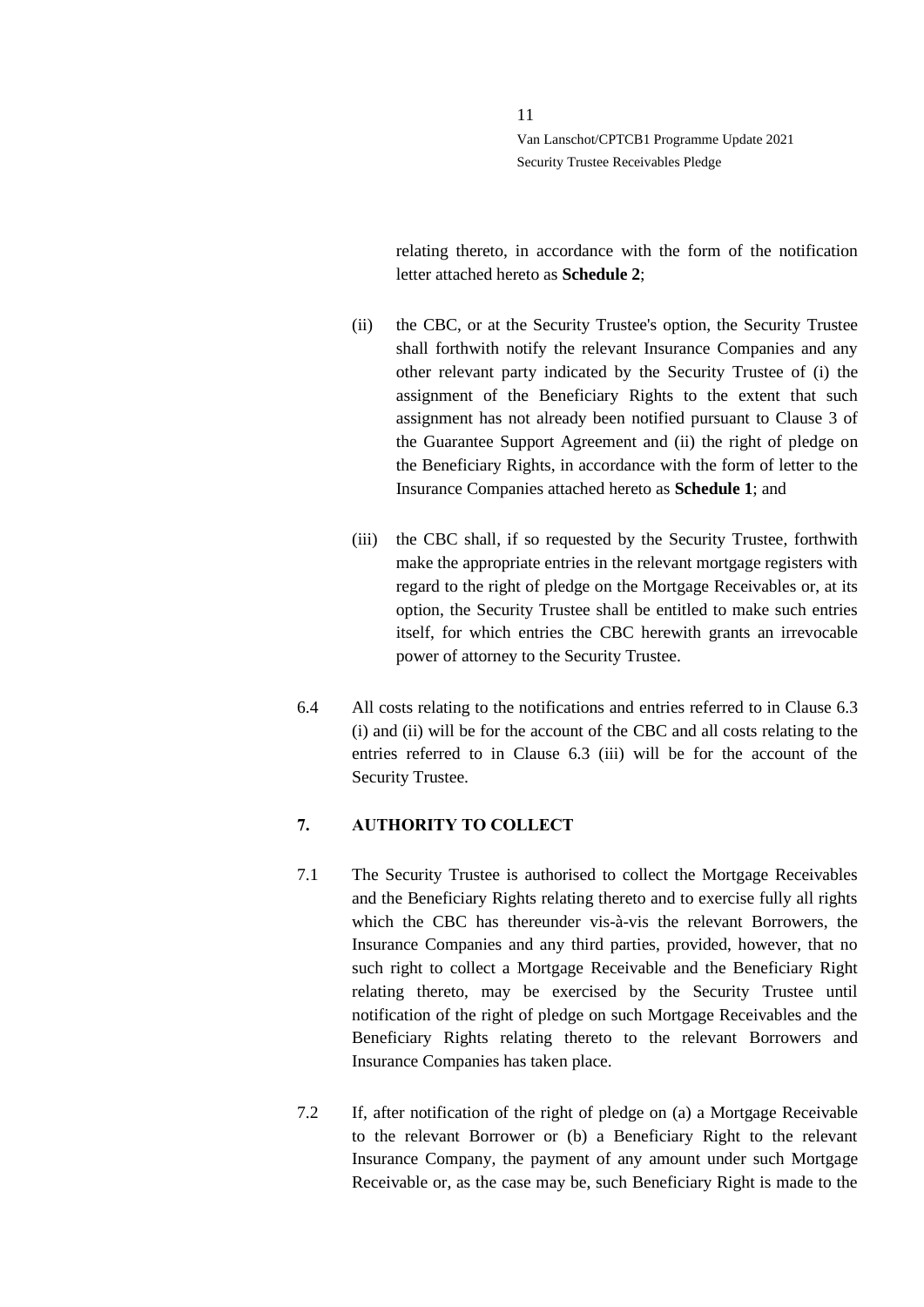CBC and not to the Security Trustee, the CBC shall be obliged to transfer forthwith to the Security Trustee an amount equal to the amount so paid, without prejudice to the rights of the Security Trustee against the person who made the payments. If, after notification of the right of pledge on (a) a Mortgage Receivable to the relevant Borrower or (b) a Beneficiary Right to the relevant Insurance Company, the payment of any amount under a Mortgage Receivable or, as the case may be, such Beneficiary Right is made to the CBC, it shall for the purpose hereof be deemed as if made to the CBC as agent for the Security Trustee and the CBC shall pay such amount to the Security Trustee.

- 7.3 After notification of the rights of pledge on (a) a Mortgage Receivable to the relevant Borrower or (b) a Beneficiary Right to the relevant Insurance Company, the Security Trustee shall be entitled to enforce and recover the Mortgage Receivable or, as the case may be, such Beneficiary Right, by initiating legal proceedings and to enter into arrangements with the relevant Borrower or the relevant Insurance Company, either by means of settlement or otherwise. Should the Security Trustee wish to make use of its power to enter into any such arrangements with respect to (a) a Mortgage Receivable or (b) a Beneficiary Right, the Security Trustee is obliged to promptly notify the CBC.
- 7.4 The Security Trustee shall not be obliged to initiate legal proceedings or in any way be liable towards the CBC for not or not completely collecting or recovering or enforcing - for whatever reason - any Mortgage Receivables and the Beneficiary Rights relating thereto. Further, in the event that a Mortgage Receivable or a Beneficiary Right is not or not completely recovered or enforced for whatever reason, all reasonable (out of pocket) costs and expenses (but for the avoidance of doubt not including any amounts forming part of the Mortgage Receivable or the Beneficiary Right) incurred in connection therewith shall be for the account of the CBC.

#### <span id="page-11-0"></span>**8. ENFORCEMENT**

If and when any amount under or in connection with any of the Security Trustee Secured Liabilities is not paid when due this will constitute a default (*verzuim*) without any notice or reminder (*ingebrekestelling*) being required and the Security Trustee will be entitled to sell all (or any part of) the Mortgage Receivables and the Beneficiary Rights relating thereto in the manner as provided for in Articles 3:249, 3:250 and 3:251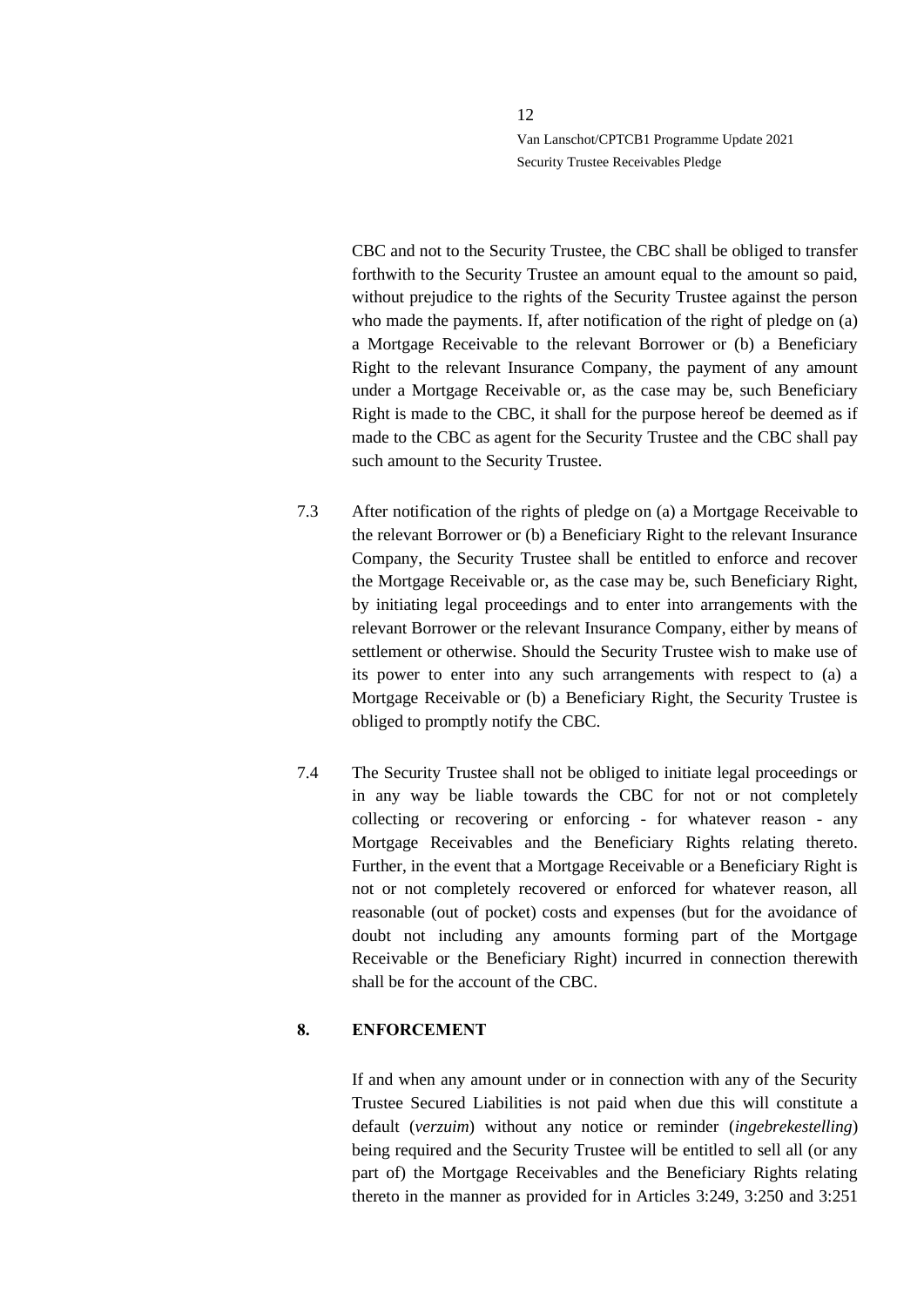of the Dutch Civil Code. The Security Trustee shall be under no obligation to inform the CBC or any other persons having any limited property rights (*beperkte rechten*) or having levied an attachment on or against all (or any part of) the Mortgage Receivables and the Beneficiary Rights relating thereto of its intentions to sell (any part of) the Mortgage Receivables and the Beneficiary Rights relating thereto, nor is the Security Trustee required to make such communication when it has proceeded to sell all (or any part of) the Mortgage Receivables and the Beneficiary Rights relating thereto (as referred to in Article 3:249 and 3:252 of the Dutch Civil Code). The CBC hereby waives its right to request the president of the district court to order that the Mortgage Receivables and the Beneficiary Rights relating thereto should be sold in a manner which differs from Article 3:250 of the Dutch Civil Code.

#### <span id="page-12-0"></span>**9. APPLICATION OF MONEYS**

All moneys received by way of enforcement (*verhaal*) by the Security Trustee of its rights under or by virtue of this Agreement shall be applied in accordance with the Trust Deed.

#### <span id="page-12-1"></span>**10. RELEASE OF PLEDGE**

- 10.1 The right of pledge created hereby will be released if, in the Security Trustee's reasonable opinion, it does no longer and will not in the future have any further claims (whether actual or contingent) against the CBC arising out of or in connection with any Security Trustee Secured Liabilities. The Security Trustee will not be obliged to release the right of pledge in any other circumstances, except as provided in Clause [10.2](#page-12-2) hereof.
- <span id="page-12-2"></span>10.2 If and to the extent that any Transferor, or the Issuer on its behalf, requests reassignment of any of the Relevant Mortgage Receivables and such Mortgage Receivables and any Beneficiary Rights relating thereto shall be reassigned in accordance with the Guarantee Support Agreement or the CBC sells and assigns any of the Relevant Mortgage Receivables and any Beneficiary Rights relating thereto in accordance with Clauses 6 and 7 of the Asset Monitoring Agreement, the Security Trustee will be obliged to release the right of pledge created hereby on the Relevant Mortgage Receivables so repurchased by the relevant Transferor or, as the case may be, so sold and assigned by the CBC and any Beneficiary Rights relating to such Relevant Mortgage Receivables.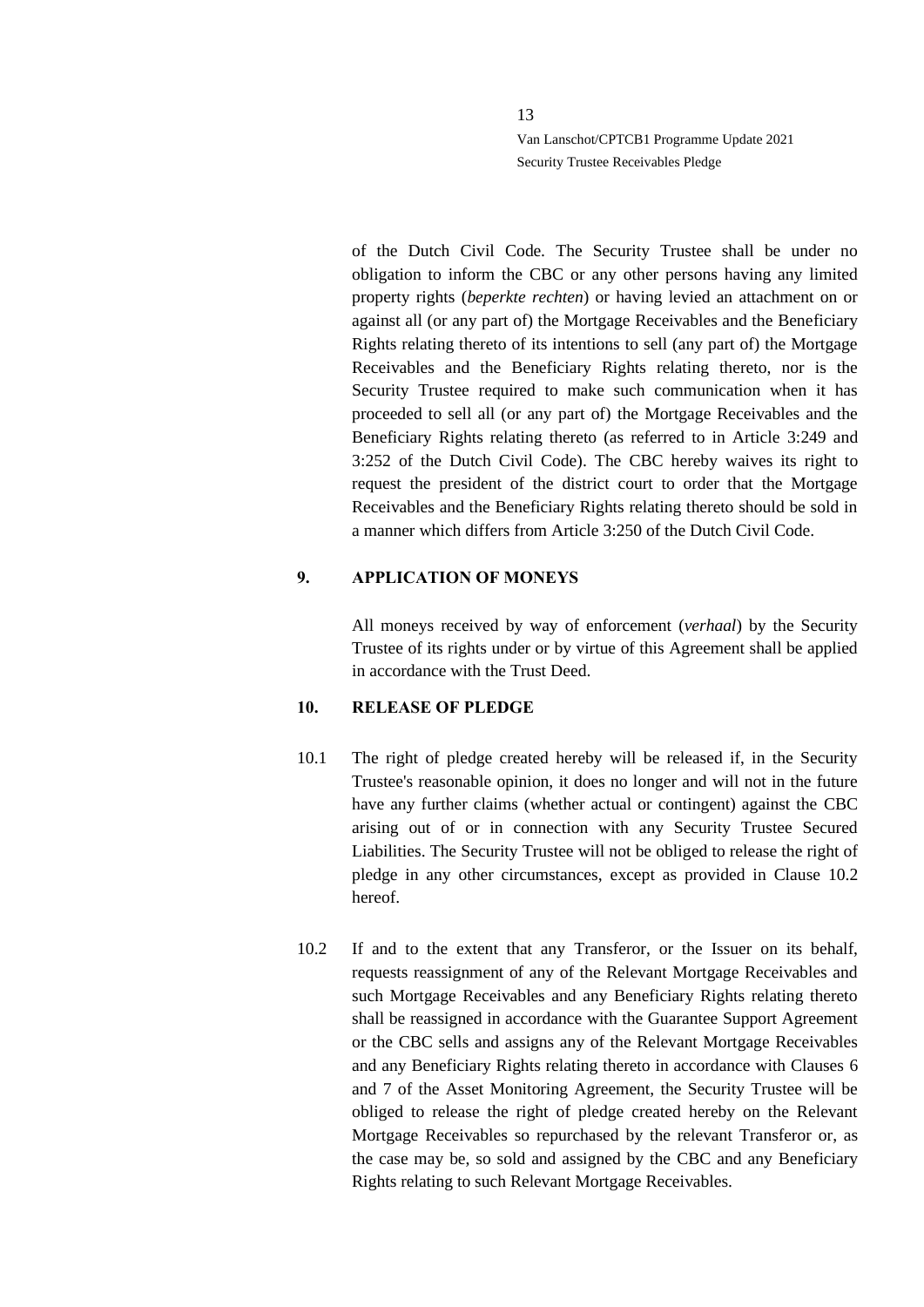10.3 The release of the right of pledge as referred to above may be effected by the Security Trustee, to the extent not effected by operation of law, in whole or in part, by means of termination (*opzegging*) or waiver (*afstand*), in whole or in part, as the Security Trustee may determine.

## <span id="page-13-0"></span>**11. EVIDENCE CONCLUSIVE**

An extract from the Security Trustee's records signed by any duly authorised officer of the Security Trustee shall, in the absence of any manifest error, be conclusive for the purpose of this Agreement and shall constitute *prima facie* evidence in any legal action or proceedings arising out of or in connection with this Agreement.

### <span id="page-13-1"></span>**12. FURTHER ASSURANCES**

The CBC shall, at its own cost, promptly execute and do all such assurances, documents, acts and things in such form as the Security Trustee may from time to time reasonably require:

- (i) for perfecting, preserving or protecting the security created hereunder or the priority thereof; and
- (ii) for facilitating the collection, recovery and enforcement of the Mortgage Receivables and the Beneficiary Rights relating thereto or the exercise of any rights vested in the Security Trustee.

#### <span id="page-13-2"></span>**13. POWER OF ATTORNEY**

- <span id="page-13-3"></span>13.1 The CBC hereby irrevocably appoints the Security Trustee and every delegate of the Security Trustee severally to be its attorney (with full powers of substitution and delegation), on its behalf and in its name or otherwise, at such time and in such manner as the attorney may think fit:
	- (i) to do anything which the CBC is obliged to do (but has not done) under this Agreement including, but without limitation, to complete and execute any document to perfect any right of pledge on any of the Mortgage Receivables and the Beneficiary Rights relating thereto under the relevant Deed of Sale, Assignment and Pledge; and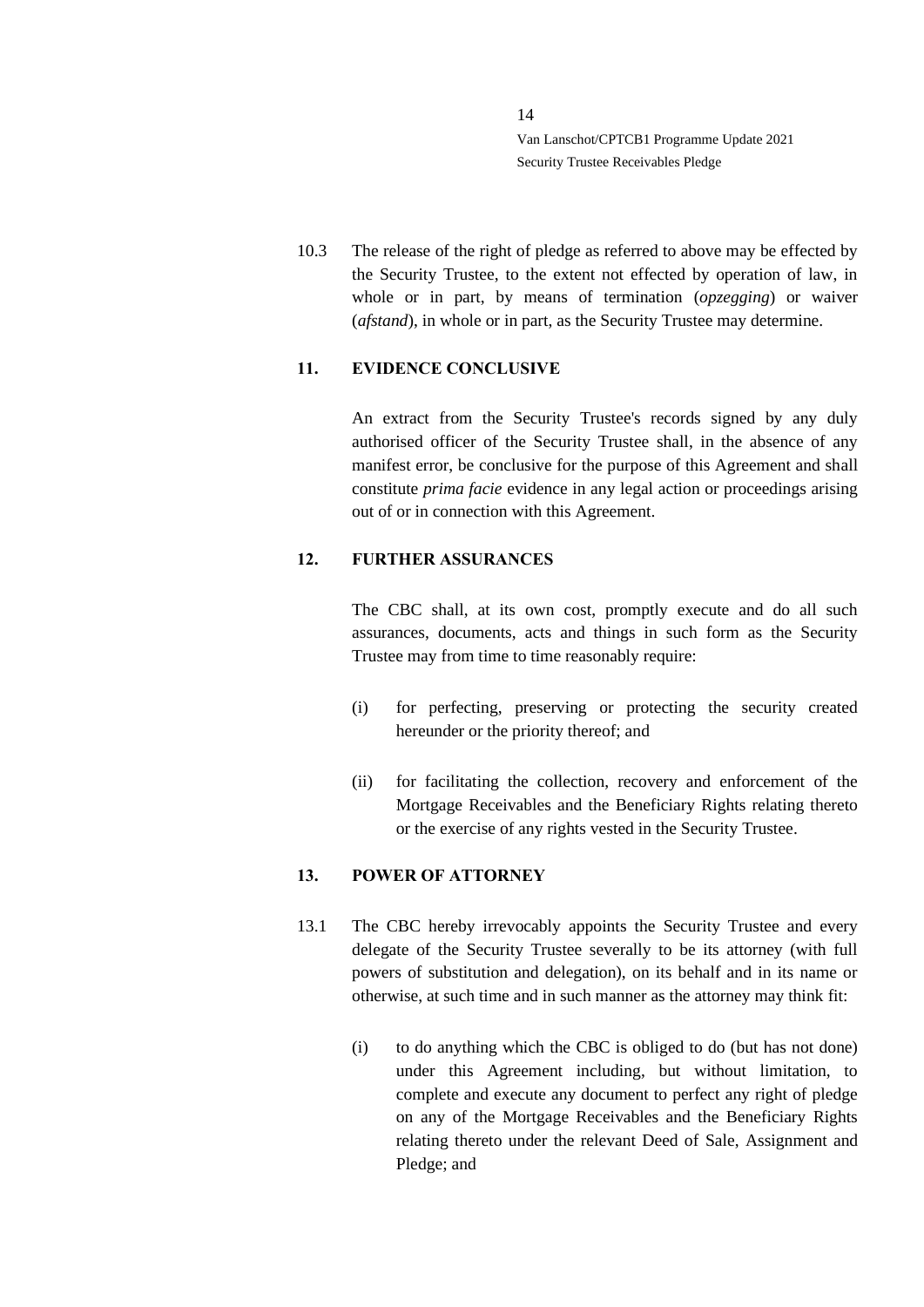- (ii) generally to exercise all or any of the rights conferred on the Security Trustee in relation to the Mortgage Receivables and the Beneficiary Rights relating thereto or under or in connection with this Agreement.
- 13.2 The CBC covenants to ratify and confirm whatever any attorney shall do or purport to do in the exercise or purported exercise of the power of attorney in Clause [13.1](#page-13-3) hereof.

#### <span id="page-14-0"></span>**14. NO DISSOLUTION, NO NULLIFICATION**

To the extent permitted by law, the parties hereby waive their rights pursuant to Articles 6:265 to 6:272 inclusive of the Dutch Civil Code to dissolve (*ontbinden*), or demand in legal proceedings the dissolution (*ontbinding*) of, this Agreement. Furthermore, to the extent permitted by law, the parties hereby waive their rights under Article 6:228 of the Dutch Civil Code to nullify (*vernietigen*), or demand in legal proceedings the nullification (*vernietiging*) of, this Agreement on the ground of error (*dwaling*).

### <span id="page-14-1"></span>**15. PROTECTION OF PERSONAL DATA**

- 15.1 The parties hereto agree, in connection with the Implementation Act GDPR and the General Data Protection Regulation, that each Escrow List of Loans will be deposited until the occurrence of a Security Trustee Pledge Notification Event with a civil law notary appointed by the parties to the Guarantee Support Agreement and that the Lists of Mortgage Loans will not include (a) the name and address of the Borrower and (b) the address of the property encumbered with the Mortgage, if different from (a). The civil law notary shall only be obliged to release any Escrow List of Loans including the personal data upon the occurrence of a Notification Event.
- 15.2 Each of the parties to this Agreement will use all reasonable endeavours to ensure that the arrangements contemplated by this Agreement shall not conflict with the provisions of any applicable data protection act or regulation, such as the Implementation Act GDPR and the General Data Protection Regulation.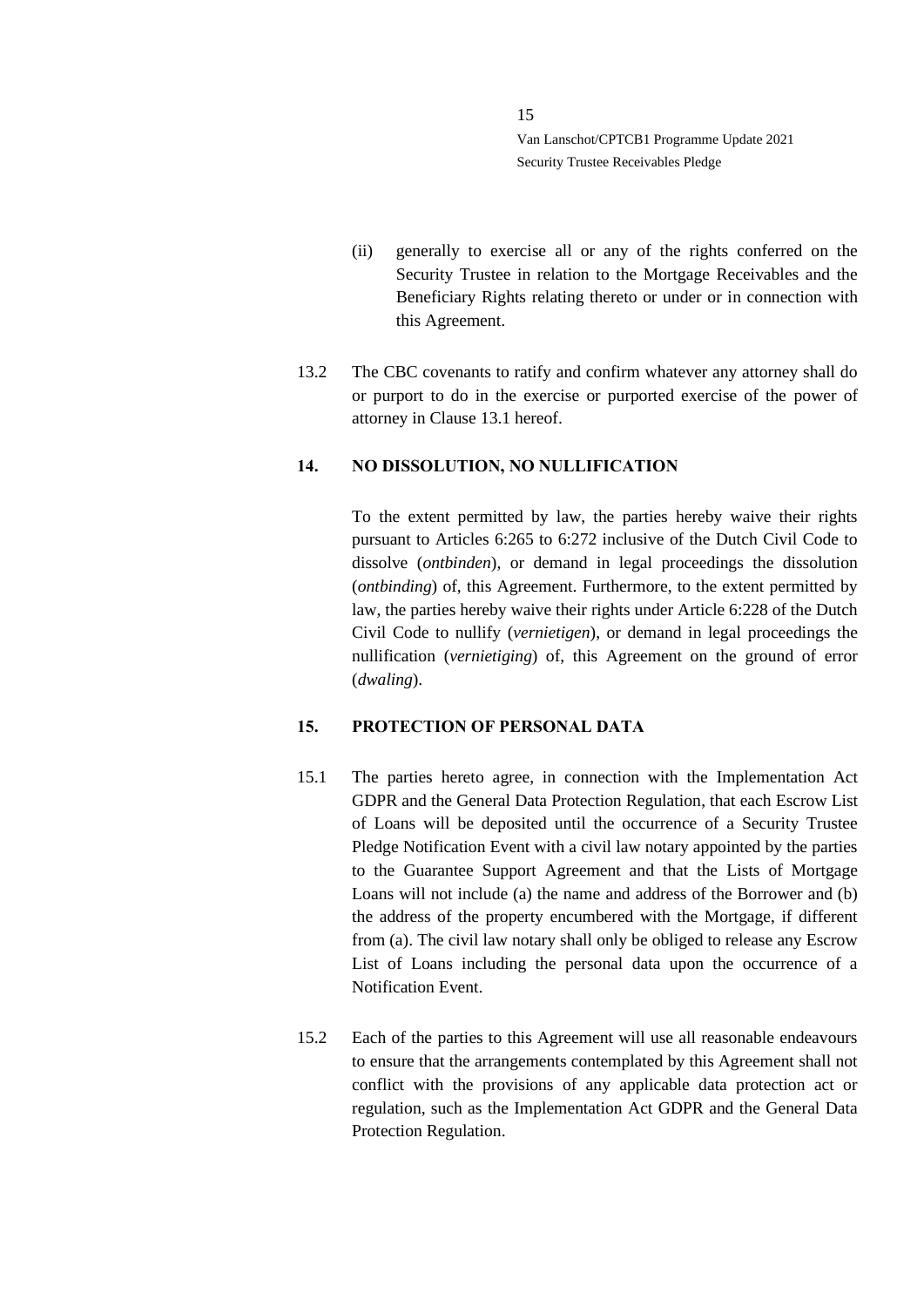- 15.3 In case a Borrower makes use of his right to request access to personal data in accordance with article 15 of the General Data Protection Regulation in connection with the relevant Mortgage Receivable, each of the parties to this Agreement will use all reasonable endeavours to ensure that the relevant controller or processor can comply with such request.
- 15.4 If at any time this Agreement or any other Transaction Document entered into by and of the parties to this Agreement and the arrangements laid down herein and therein need to be modified as a result of the General Data Protection Regulation, the Implementation Act GDPR or any other applicable data protection act or regulation, the parties hereto will cooperate with and agree to any such modifications in order to enable each of the parties to this Agreement to comply with any requirements which apply to it under the General Data Protection Regulation, the Implementation Act GDPR or such other applicable data protection act or regulation.

#### <span id="page-15-0"></span>**16. GOVERNING LAW AND JURISDICTION**

- 16.1 This Agreement, including Clause [16.2](#page-15-1) hereof, and any non-contractual obligations arising out of or in connection with this Agreement shall be governed by and construed in accordance with the laws of the Netherlands.
- <span id="page-15-1"></span>16.2 Any disputes arising out of or in connection with this Agreement including, without limitation, disputes relating to any non-contractual obligations arising out of or in connection with this Agreement, shall be submitted to the exclusive jurisdiction of the competent court in Amsterdam, the Netherlands.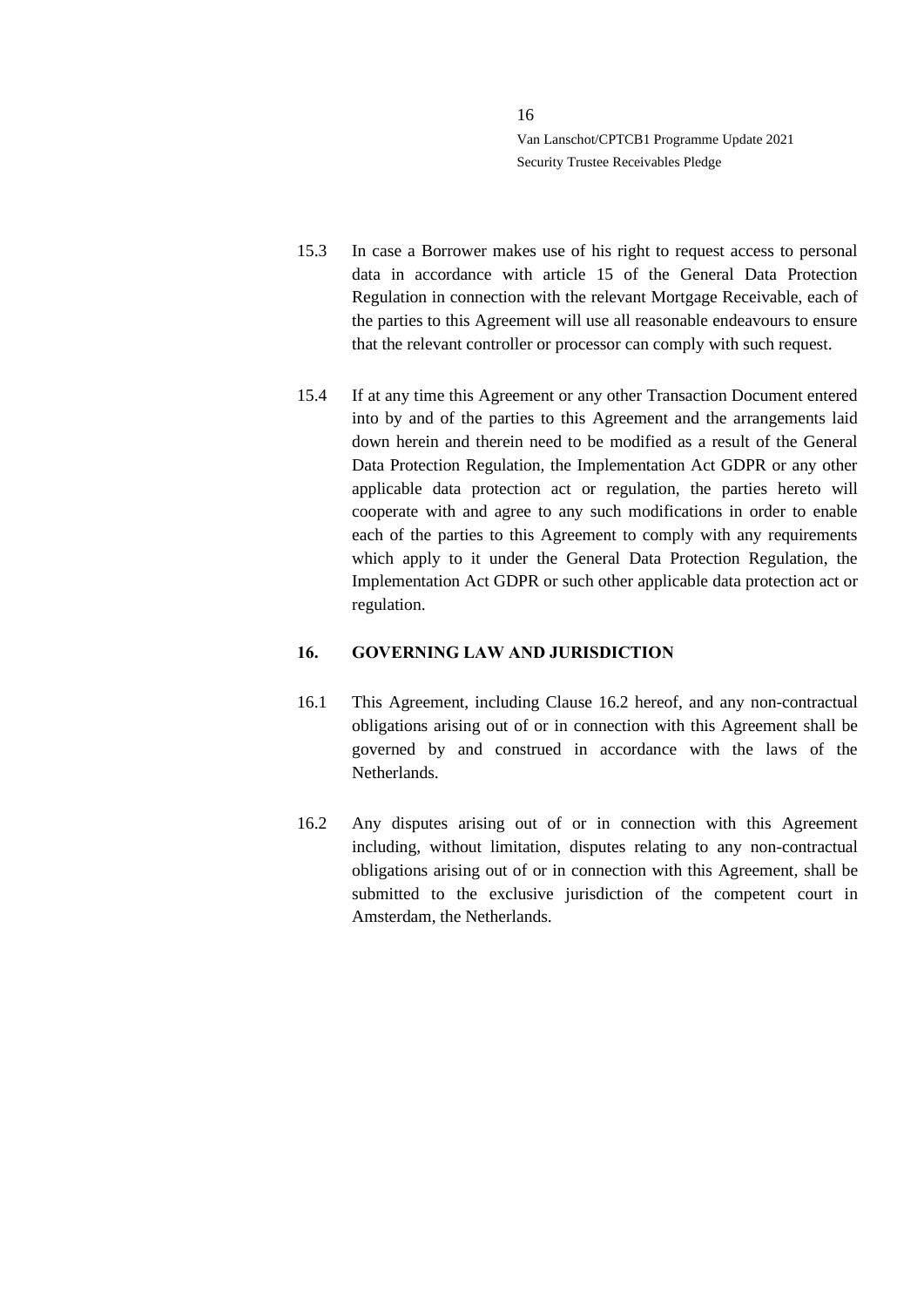**THIS AGREEMENT HAS BEEN AMENDED AND RESTATED BY THE PARTIES HERETO PURSUANT TO THE DEED OF AMENDMENT DATED 26 OCTOBER 2021 AND WHICH DEED OF AMENDMENT HAS BEEN SIGNED BY THE PARTIES HERETO.**

**VAN LANSCHOT CONDITIONAL PASS-THROUGH COVERED BOND COMPANY B.V.**

## **STICHTING SECURITY TRUSTEE VAN LANSCHOT CONDITIONAL PASS-THROUGH COVERED BOND COMPANY**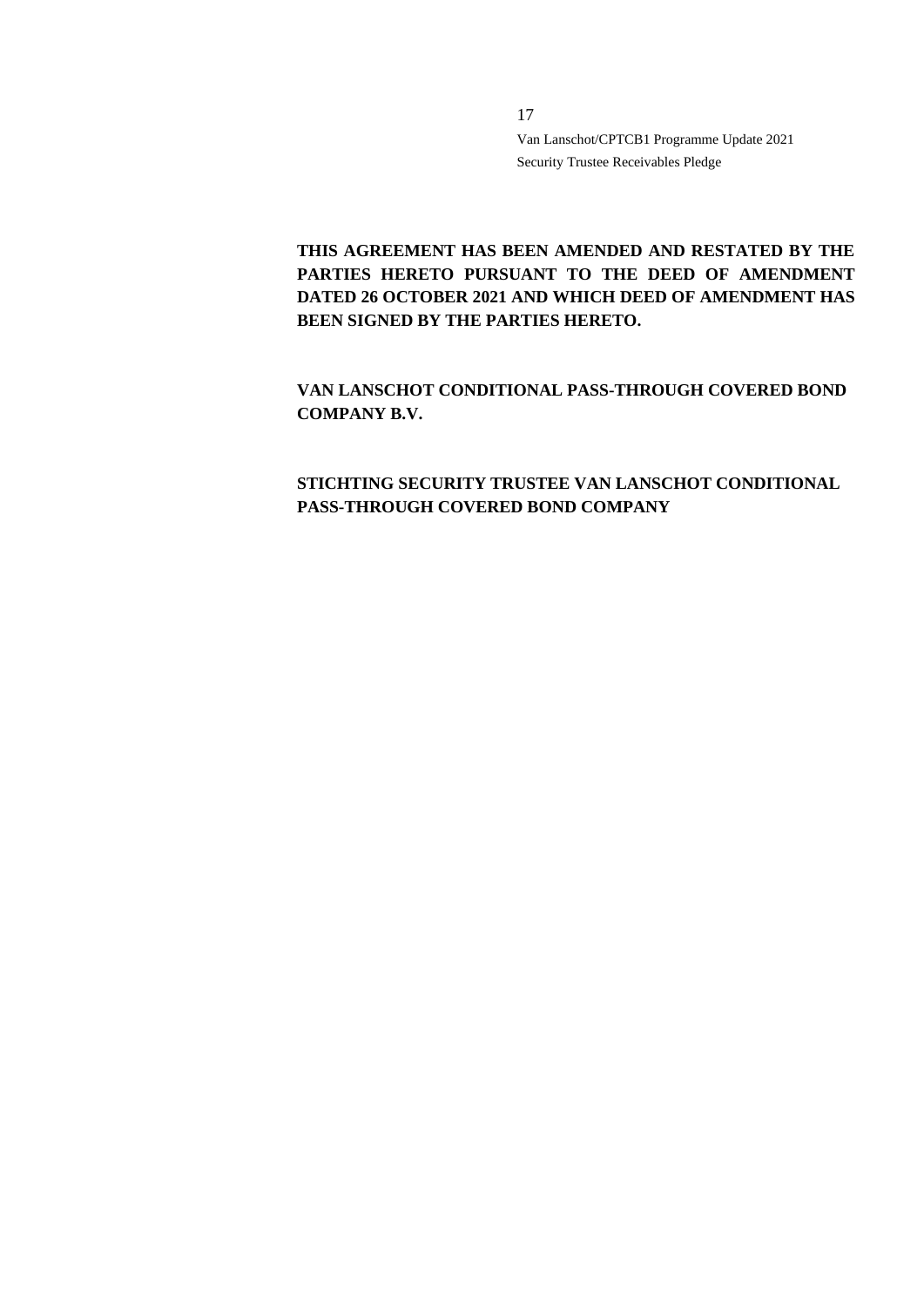#### **SCHEDULE 1**

#### **LETTER TO INSURANCE COMPANY**

*[please consider legal assistance before sending this notification letter]*

## [Letterhead of Van Lanschot Conditional Pass-Through Covered Bond Company B.V.]

To: [*insert name Insurance Company*]

Date: [...]

The undersigned, Van Lanschot Conditional Pass-Through Covered Bond Company B.V., established in Amsterdam, the Netherlands, hereby notifies [*insert name insurance company*] that [pursuant to the guarantee support agreement dated 2 March 2015 as amended and restated from time to time (the "**Guarantee Support Agreement**") between, *inter alia*, the undersigned and Van Lanschot Kempen N.V., the Beneficiary Rights as set out in the Annex hereto have been assigned to the undersigned and that pursuant to the security trustee receivables pledge agreement dated 2 March 2015 as amended and restated from time to time ("**Security Trustee Receivables Pledge Agreement**"), between the undersigned and Stichting Security Trustee Van Lanschot Conditional Pass-Through Covered Bond Company (the "**Security Trustee**"), the Beneficiary Rights as set out in the Annex hereto have been pledged to the Security Trustee.

[*instructions about further payments*]

## **VAN LANSCHOT CONDITIONAL PASS-THROUGH COVERED BOND COMPANY B.V.**

by : [...] title : [...]

## **STICHTING SECURITY TRUSTEE VAN LANSCHOT CONDITIONAL PASS-THROUGH COVERED BOND COMPANY**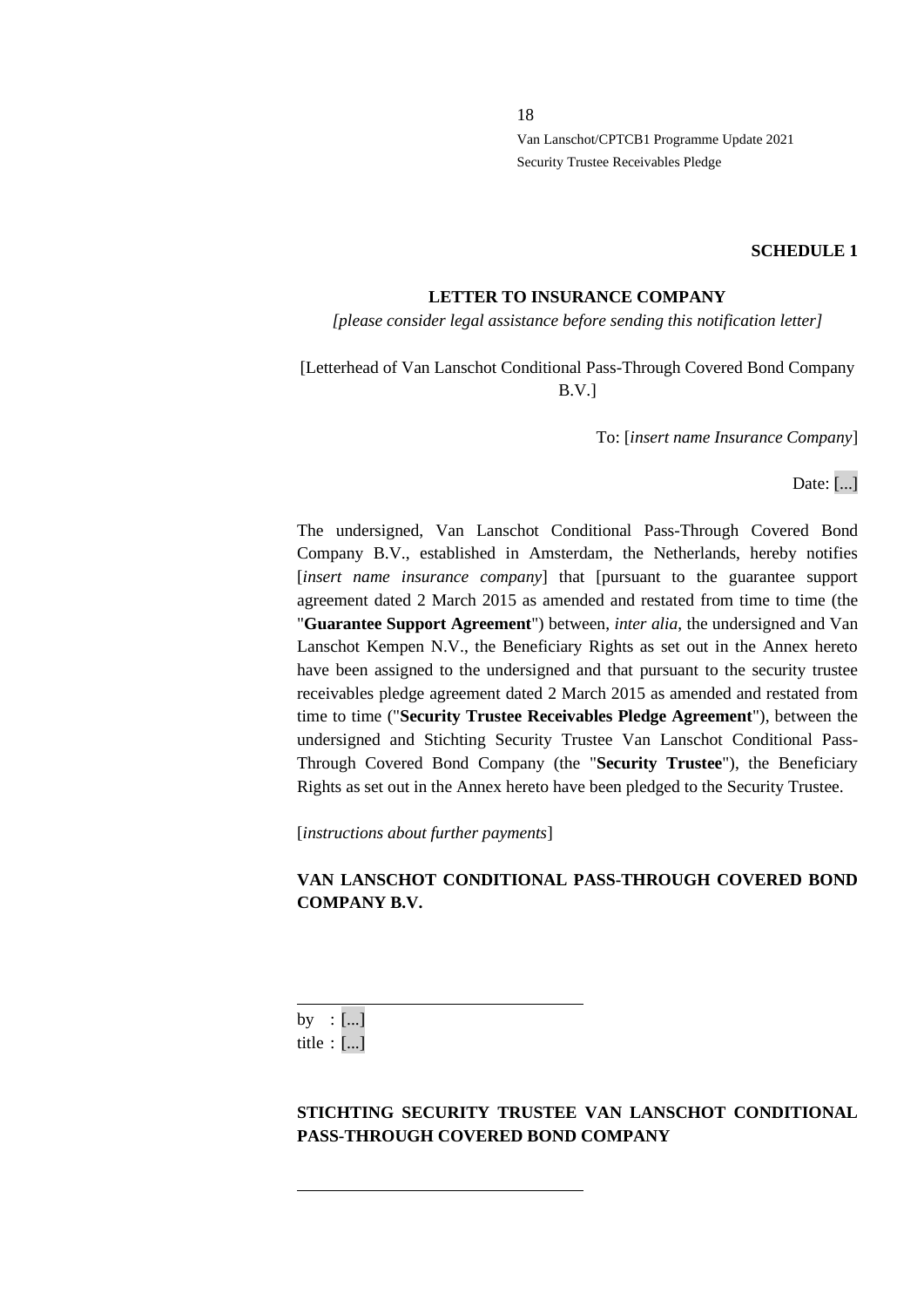## 19

Van Lanschot/CPTCB1 Programme Update 2021 Security Trustee Receivables Pledge

by : [...] title : [...]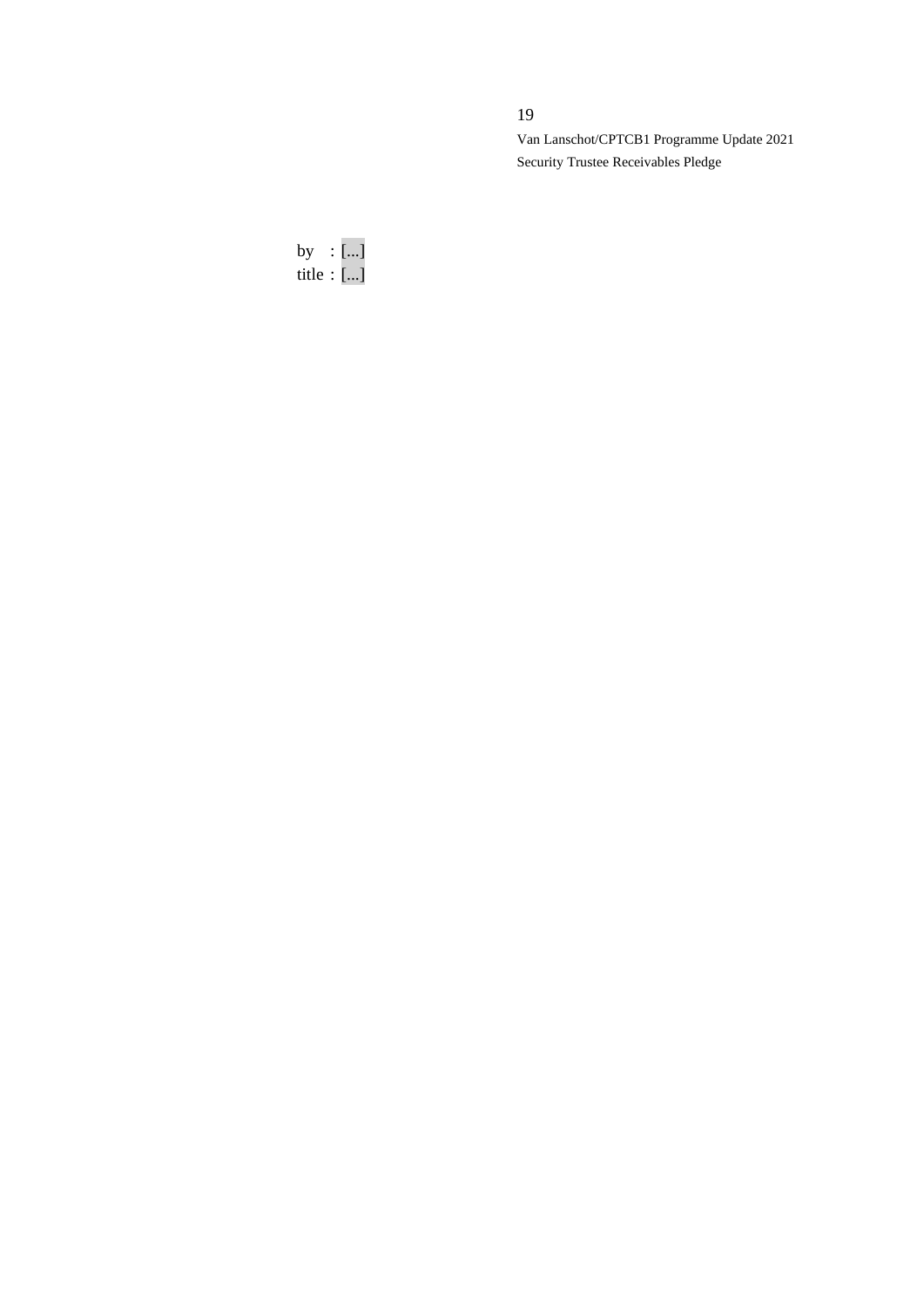#### **SCHEDULE 2**

#### **FORM OF NOTIFICATION LETTER**

*[please consider legal assistance before sending this notification letter]*

[Letterhead of Van Lanschot Conditional Pass-Through Covered Bond Company B.V.]

## **AANGETEKEND MET BERICHT VAN ONTVANGST**

Aan: Personen met een aan Stichting Security Trustee Van Lanschot Conditional Pass-Through Covered Bond Company verpande hypothecaire vordering

Geachte heer, mevrouw,

Mede namens Stichting Security Trustee Van Lanschot Conditional Pass-Through Covered Bond Company gevestigd te Amsterdam, en Van Lanschot Kempen N.V. vragen wij uw aandacht voor het volgende.

[Van Lanschot Kempen N.V.] heeft u in het verleden een krediet verstrekt [beschrijving krediet (de "**hypothecaire lening**"). Tot zekerheid voor terugbetaling van deze hypothecaire lening en voor al hetgeen [Van Lanschot Kempen N.V.] te eniger tijd uit welken hoofde dan ook van u te vorderen heeft of zal krijgen, is ten gunste van [Van Lanschot Kempen N.V.] een hypotheek gevestigd op het betreffende [onroerende zaak/ erfpachtrecht/ appartementsrecht]. Daarnaast is een pandrecht gevestigd op roerende zaken en vorderingen zoals vermeld in de hypotheekakten en/of de toepasselijke algemene voorwaarden.

Hierbij doet Van Lanschot Conditional Pass-Through Covered Bond Company B.V. u mededeling dat zij de vordering van [Van Lanschot Kempen N.V.] op u uit hoofde van de hypothecaire lening heeft gekocht en bij akte van [...] geleverd heeft gekregen van [Van Lanschot Kempen N.V.]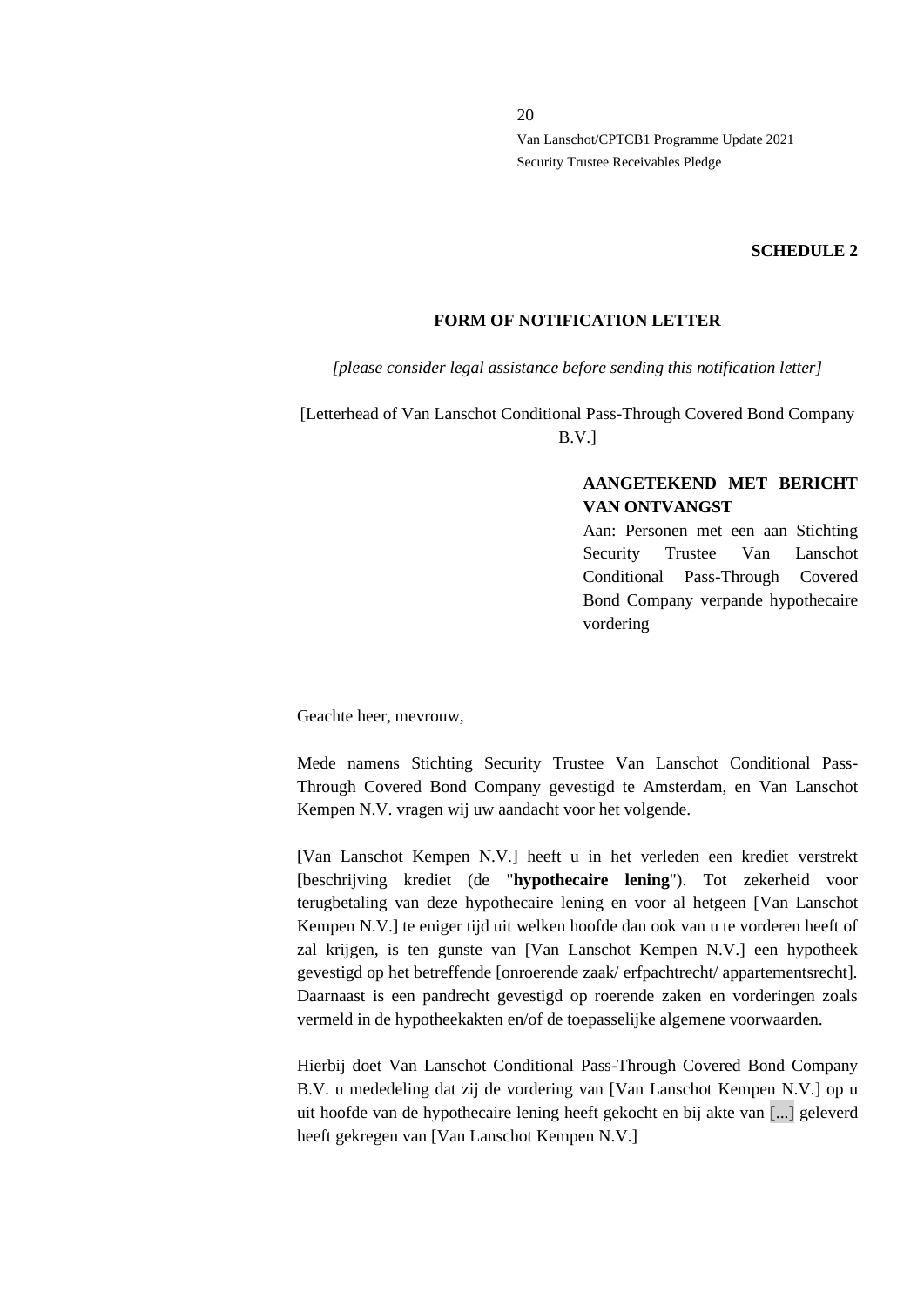Daarnaast doet Van Lanschot Conditional Pass-Through Covered Bond Company B.V. u de mededeling dat zij de vordering op u uit hoofde van de hypothecaire lening heeft verpand aan Stichting Security Trustee Van Lanschot Conditional Pass-Through Covered Bond Company ingevolge de akte van [...]. Die verpanding heeft voor u in principe geen consequenties. [De administratie en boekhouding met betrekking tot uw hypothecaire geldlening wordt [nog steeds gevoerd door of namens [Van Lanschot Kempen N.V.] / voortaan gevoerd door [\_\_\_]]. Wel dient u vanaf heden uw rente- en/of aflossingsbetalingen te voldoen op de rekening van Stichting Security Trustee Van Lanschot Conditional Pass-Through Covered Bond Company met nummer [...].

Het is na heden niet meer mogelijk rechtsgeldig te betalen aan [Van Lanschot Kempen N.V.] Dit betekent dat na heden eventuele aan [Van Lanschot Kempen N.V.] gedane betalingen niet in mindering worden gebracht op uw schuld uit hoofde van de hypothecaire lening en u genoodzaakt zult zijn opnieuw te betalen aan Stichting Security Trustee Van Lanschot Conditional Pass-Through Covered Bond Company.

## *[In case of a Mortgage Loan to which a Life Insurance Policy is connected insert the following wording:*

Teneinde te bewerkstelligen dat een eventuele uitkering uit hoofde van de aan de hypothecaire lening verbonden verzekering niet langer ten goede komt van [Van Lanschot Kempen N.V.], maar van Stichting Security Trustee Van Lanschot Conditional Pass-Through Covered Bond Company vragen wij uw aandacht voor het volgende:]

In de hypotheekakte en/of de verzekeringspolis [ten tijde van de contractsoverneming] is [Van Lanschot Kempen N.V.] aangewezen als eerste begunstigde onder de [voornoemde] levensverzekering.

[Van Lanschot Kempen N.V.] heeft inmiddels afstand gedaan van haar rechten als begunstigde. Daarna heeft Van Lanschot Stichting Security Trustee Van Lanschot Conditional Pass-Through Covered Bond Company als nieuwe eerste begunstigde aangewezen. Deze aanwijzing is door Stichting Security Trustee Van Lanschot Conditional Pass-Through Covered Bond Company aanvaard.

Voorzover vereist, doet [Van Lanschot Kempen N.V.] hierbij afstand van haar rechten als begunstigde. Zonder omgaand tegenbericht uwerzijds gaan wij ervan uit dat vanaf heden Stichting Security Trustee Van Lanschot Conditional Pass-Through Covered Bond Company begunstigde zal zijn voor de uitkering van de aan uw hypothecaire geldlening verbonden levensverzekering.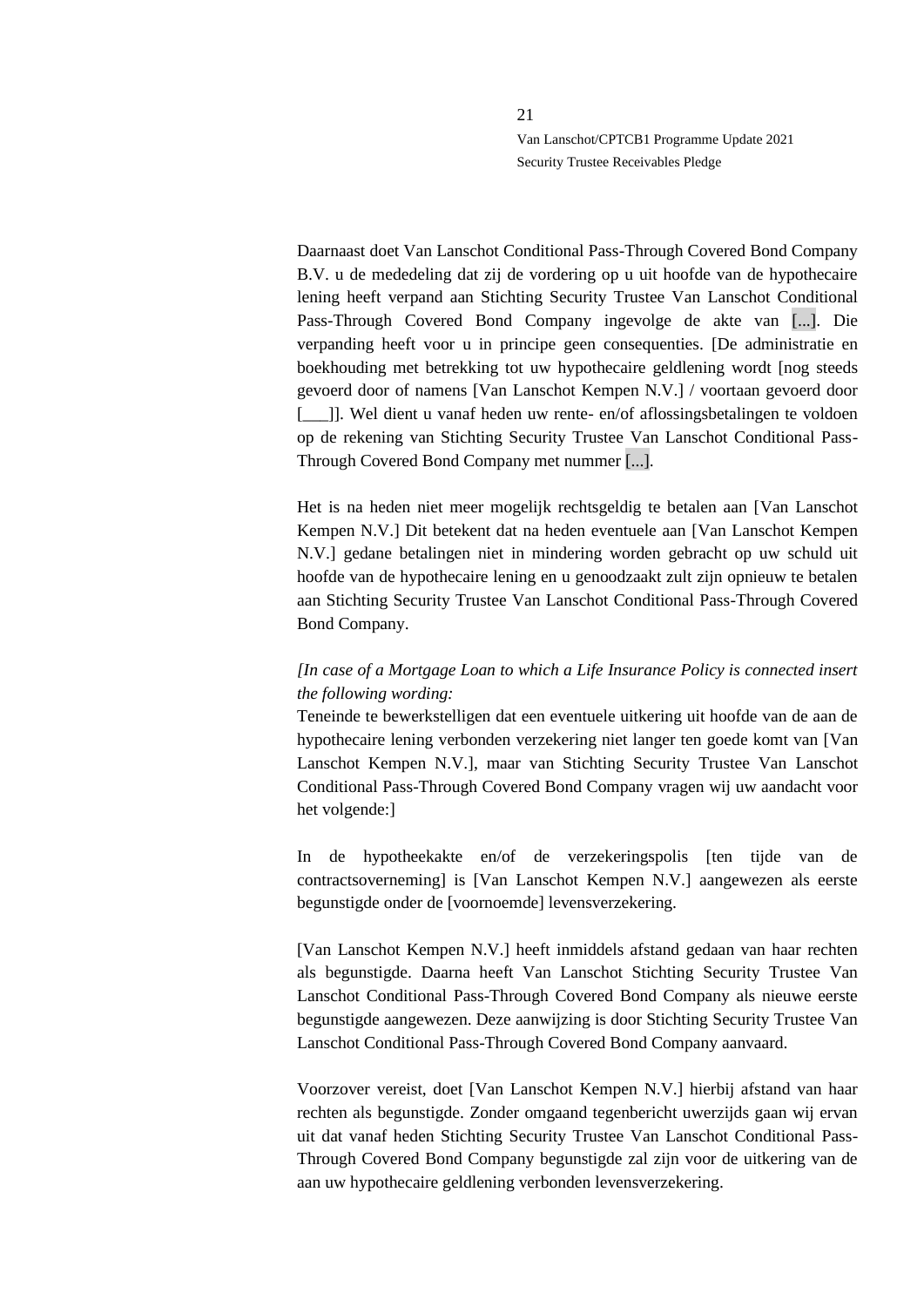[[*Insert name Insurance Company*] zal hierover geïnformeerd worden en zal worden verzocht de wijziging en de aanvaarding van de begunstiging op de verzekeringspolis of op een daarbij behorend aanhangsel te plaatsen. Wij vertrouwen erop dat u, behoudens omgaand tegenbericht, akkoord gaat met deze wijziging.]

#### *[In case of a " partnerconstructie" insert the following wording:*

Voorzover door [partner/begunstigde(n)] in het verleden aan [*insert name insurance company*] last en volmacht is verleend de uitkering onder de aan de hypothecaire geldlening verbonden verzekering aan [Van Lanschot Kempen N.V.] te voldoen vertrouwen wij [partner/begunstigde(n)] behoudens omgaand tegenbericht akkoord met een wijziging van die last en volmacht, inhoudende dat [*insert name Insurance Company*] vanaf heden last en volmacht heeft genoemde uitkering aan Stichting Security Trustee Van Lanschot Conditional Pass-Through Covered Bond Company te voldoen. [*insert name Insurance Company*] zal hierover worden geïnformeerd en zal worden verzocht akkoord te gaan met de wijziging van de last en volmacht.]

In verband met de aan Van Lanschot Conditional Pass-Through Covered Bond Company B.V. overgedragen vordering worden de door u verstrekte gegevens opgenomen in een door Stichting Security Trustee Van Lanschot Conditional Pass-Through Covered Bond Company en Van Lanschot Conditional Pass-Through Covered Bond Company B.V., beiden gevestigd te Amsterdam, gevoerde registratie. Op deze registratie is de Uitvoeringswet Algemene verordening gegevensbescherming en de Algemene EU verordening gegevensbescherming van toepassing. Bijgaand de bijbehorende privacy verklaring.

Eventuele andere vorderingen van [Van Lanschot Kempen N.V.] op u zijn niet aan Stichting Security Trustee Van Lanschot Conditional Pass-Through Covered Bond Company verpand. Op deze andere vorderingen betrekking hebbende renteen/of aflossingsbetalingen blijven derhalve aan Van Lanschot Kempen N.V. verschuldigd.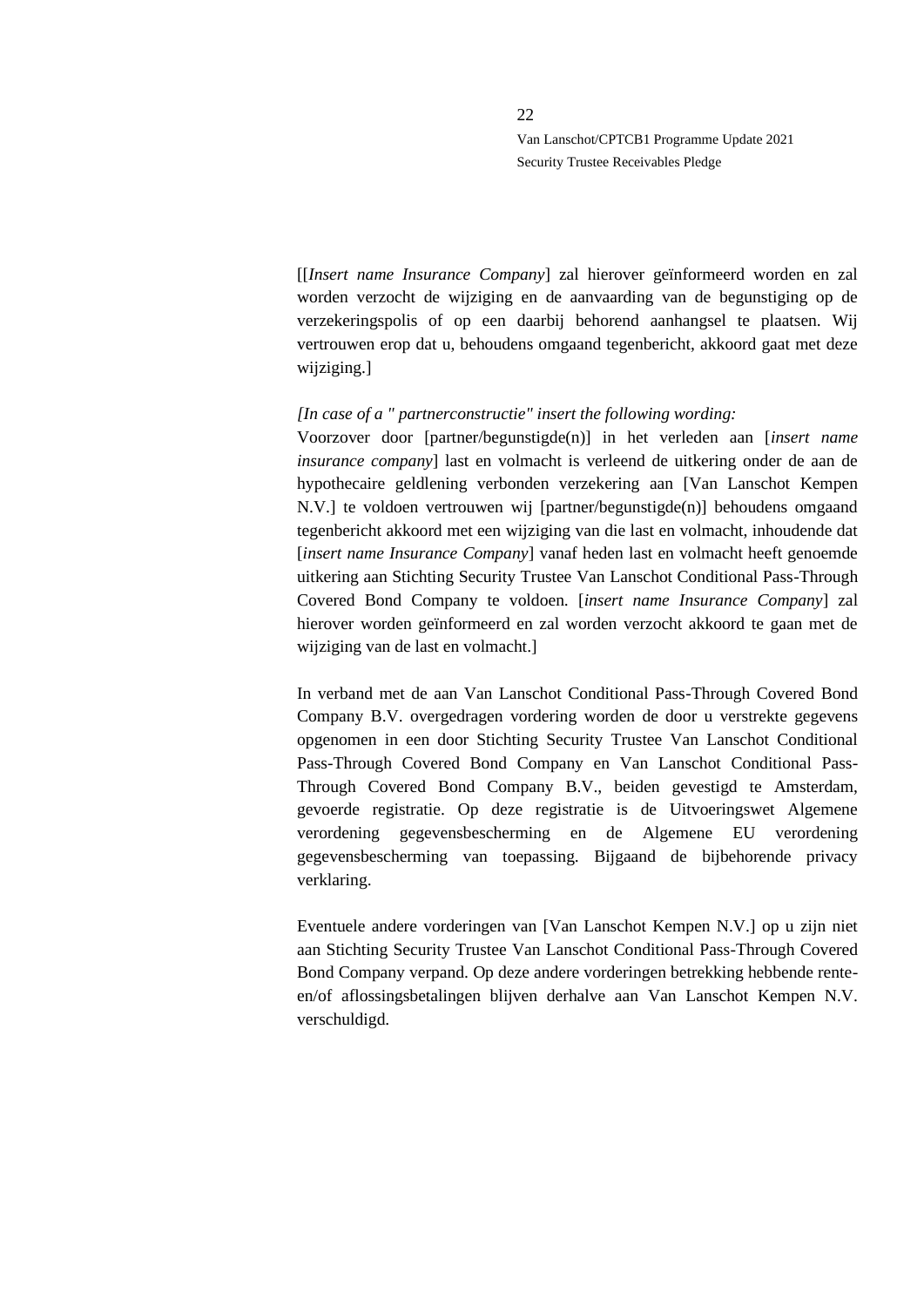Met vriendelijke groet,

# **VAN LANSCHOT CONDITIONAL PASS-THROUGH COVERED BOND COMPANY B.V.**

by : [...]

title :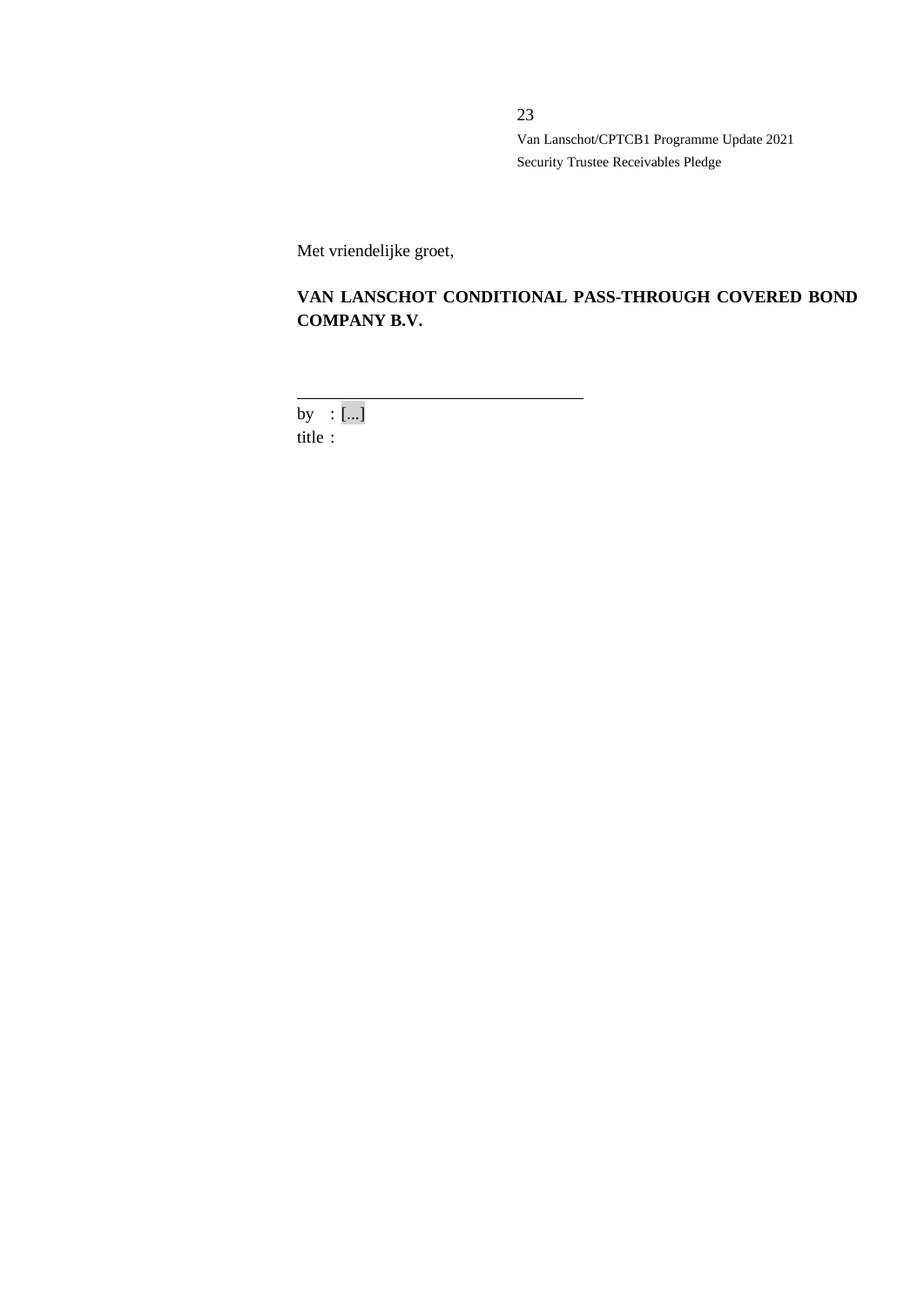#### **Annex to form of Notification Letter**

[*please seek legal advice before publishing this privacy statement*]

#### **PRIVACY VERKLARING**

Als gevolg van de overdracht aan Van Lanschot Conditional Pass-Through Covered Bond Company B.V. (hierna "**CBC**") [en vervolgens verpanding aan Stichting Security Trustee Van Lanschot Conditional Pass-Through Covered Bond Company (hierna "**Security Trustee**")] van de vordering van Van Lanschot Kempen N.V. op u uit hoofde van uw hypothecaire lening, worden uw persoonsgegevens in verband met deze lening ook aan [CBC/Security Trustee] overgedragen.

In overeenstemming met de Algemene Verordening Gegevens bescherming ("**AVG**") informeert [CBC/Security Trustee] u hierbij over het gebruik van die persoonsgegevens door [CBC/Security Trustee]. Overdracht van uw persoonsgegevens heeft voor u geen wezenlijke inhoudelijke consequenties. [Verder zal de administratie en boekhouding met betrekking tot uw hypothecaire lening vanaf heden onverminderd worden gevoerd door Van Lanschot Kempen N.V.]

#### **Verantwoordelijkheid, verwerking en doeleinden**

Als gevolg van de bovengenoemde overdracht berust de verantwoordelijkheid voor de verwerking van uw persoonsgegevens bij Van Lanschot Kempen N.V. en [CBC/Security Trustee] gezamenlijk. Van Lanschot Kempen N.V./CBC/Security Trustee zijn gevestigd op de volgende adressen: \_\_\_\_\_\_\_\_.

De administratie van uw lening en hypotheek, het innen en factureren van de vordering en communicatie met u zullen echter geheel worden verricht door Van Lanschot Kempen N.V. Van Lanschot Kempen N.V. verwerkt in dat kader uw naam, adres, overige contactgegevens, details van de lening en hypotheek, informatie over betalingen, eventuele correspondentie en overige communicatie.

#### **Grondslag**

De grondslag voor het verwerken van uw persoonsgegevens is de uitvoering van uw hypothecaire leningsovereenkomst en de gerechtvaardigde belangen van Van Lanschot Kempen N.V. en van CBC/Security Trustee. Tevens is verwerking van uw persoonsgegevens nodig om te voldoen aan wettelijke verplichtingen zoals de verplichting uw gegevens gedurende een bepaalde wettelijke termijn te bewaren.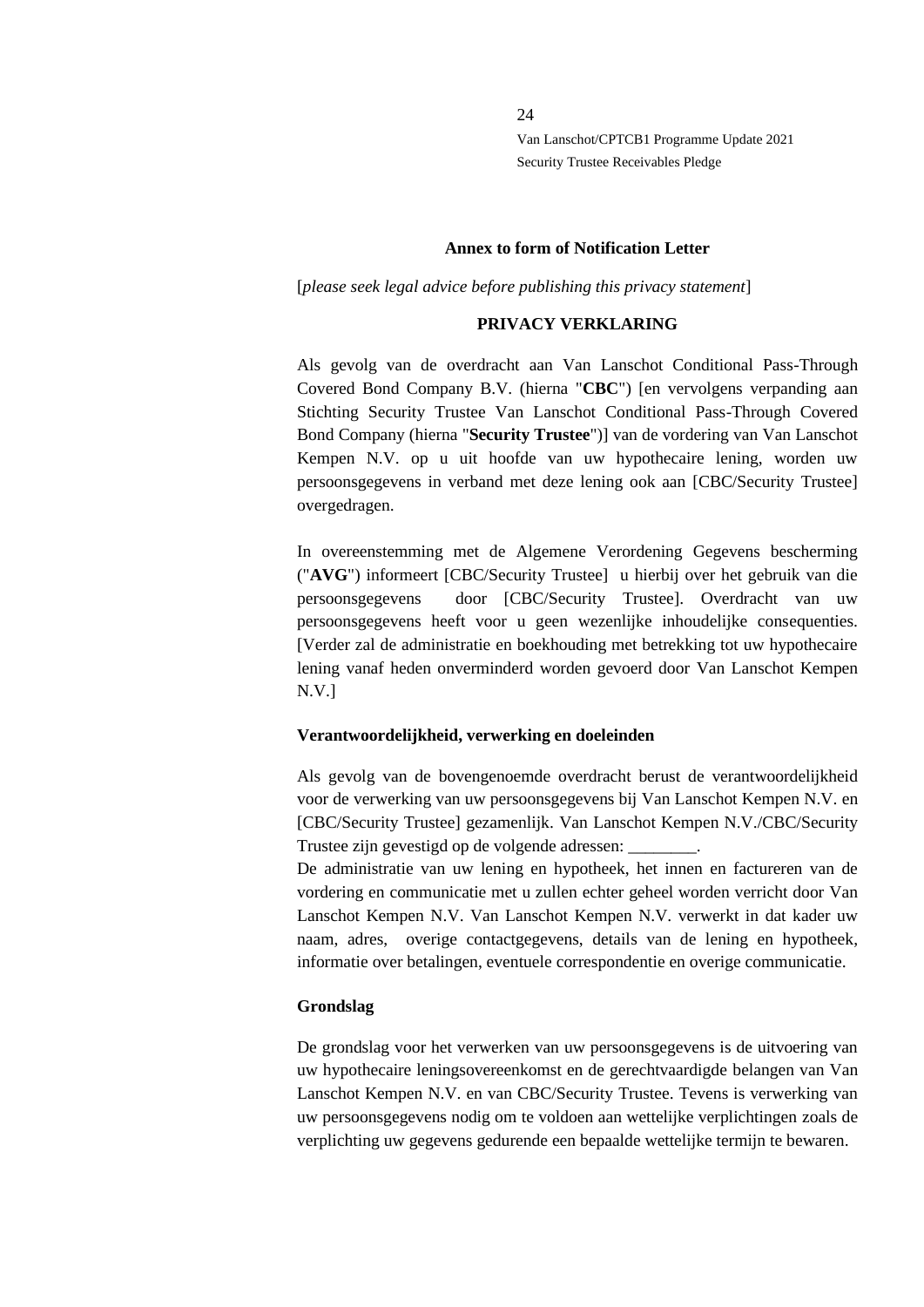#### **Derden**

CBC/Security Trustee zullen uw gegevens niet aan derden vertrekken, behalve:

- (a) met uw voorafgaande toestemming;
- (b) aan dienstverleners, zoals accountants of incassodiensten, ter uitvoering van de bovengenoemde doeleinden;
- (c) aan de bij de hypothecaire lening betrokken verzekeraars, voorzover dat ter uitvoering van de lening voorwaarden noodzakelijk;
- (d) in het geval van een wettelijke verplichting de gegevens te verstrekken; of
- (e) aan derden die voor Van Lanschot Kempen N.V. [en/of CBC/Security Trustee] als verwerker optreden in de zin van de AVG.

Indien Van Lanschot Kempen N.V. de bovengenoemde verwerkingshandelingen niet langer of niet langer voldoende voor CBC/Security Trustee kan uitvoeren, kunnen CBC/Security Trustee op basis van hun gerechtvaardigde belangen besluiten deze uit te besteden aan een derde dienstverlener die in plaats van Van Lanschot Kempen N.V. zal optreden. Uiteraard zullen zij u daarvan in dat geval vooraf op de hoogte stellen.

#### **Doorgifte aan ontvangers buiten de Europese Economische Ruimte**

[Indien en voorzover van toepassing: Van Lanschot Kempen N.V. maakt bij de uitvoering van haar werkzaamheden gebruik van verwerkers en sub-verwerkers in landen buiten de Europese Economische Ruimte in welke landen mogelijk niet hetzelfde niveau van bescherming van persoonsgegevens wordt geboden als het geval is onder de AVG. Van Lanschot Kempen N.V. heeft met deze partijen derhalve verwerkersovereenkomsten gesloten die door de Europese Commissie goedgekeurde standaardcontractbepalingen bevatten zodat uw persoonsgegevens niettemin voldoende worden beschermd. Een kopie van de overeenkomsten kunt u opvragen door [een e-mail te sturen aan het hieronder vermelde e-mailadres].]

#### **Bewaartermijn**

Uw persoonsgegevens zullen niet langer worden bewaard dan noodzakelijk voor de bovengenoemde doeleinden. Dat betekent dat zij worden bewaard zolang de